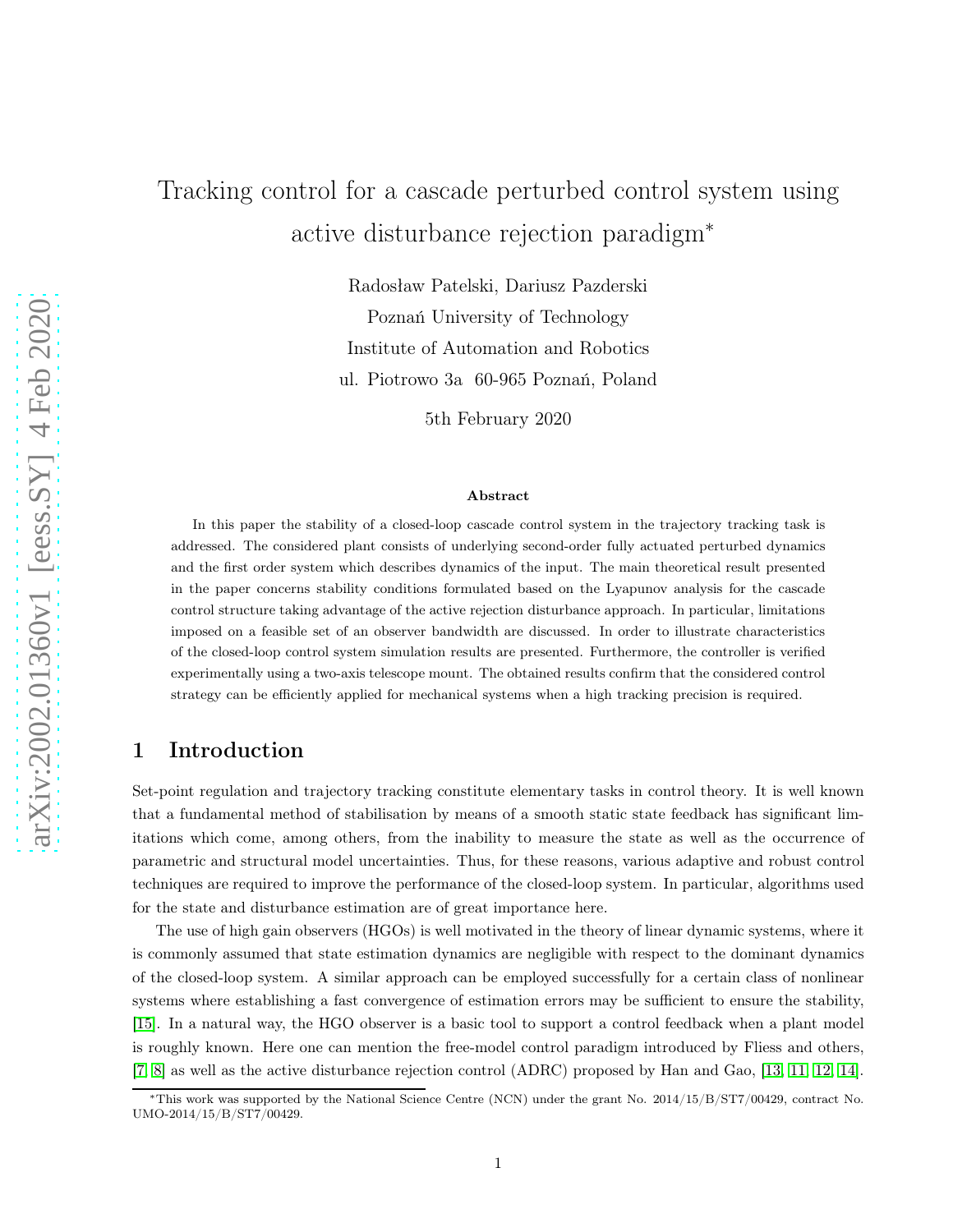It turns out that the above-mentioned control methodology can be highly competitive with respect to the classic PID technique in many industrial applications, [\[24,](#page-16-3) [26,](#page-16-4) [20,](#page-16-5) [6,](#page-15-4) [19,](#page-16-6) [22\]](#page-16-7). Furthermore, it can be regarded as an alternative control approach in comparison to the sliding control technique proposed by Utkin and others, [\[25,](#page-16-8) [3\]](#page-15-5), where bounded matched disturbances are rejected due to fast switching discontinuous controls. Thus, it is possible to stabilise the closed-loop control system, in the sense of Filippov, on a prescribed, possibly time-varying, sliding surface, [\[4,](#page-15-6) [21\]](#page-16-9). Currently, also second and higher-order sliding techniques for control and state estimations are being explored, [\[17,](#page-16-10) [18,](#page-16-11) [2,](#page-15-7) [5\]](#page-15-8). It is noteworthy to recall a recent control algorithm based on higher-order sliding modes to solve the tracking problem in a finite time for a class of uncertain mechanical systems in robotics, [\[9,](#page-15-9) [10\]](#page-15-10). From a theoretical point of view, some questions arise regarding conditions of application of control techniques based on a disturbance observer, with particular emphasis on maintaining the stability of the closed-loop system. Recently, new results concerning this issue have been reported for ADRC controllers, [\[23,](#page-16-12) [1\]](#page-15-11). In this paper we further study the ADRC methodology taking into account a particular structure of perturbed plant. Basically, we deal with a cascade control system which is composed of two parts. The first component is represented by second-order dynamics which constitute an essential part of the plant. It is assumed that the system is fully actuated and subject to matched-type disturbances with bounded partial derivatives. The second component is defined by an elementary first-order linear system which describes input dynamics of the entire plant. Simultaneously, it is supposed that the state and control input of the second order dynamics are not fully available.

It can be seen that the considered plant well corresponds to a class of mechanical systems equipped with a local feedback applied at the level of actuators. As a result of additional dynamics, real control forces are not accessible directly which may deteriorate the stability of the closed-loop system.

In order to analyse the closed-loop system we take advantage of Lyapunov tools. Basically, we investigate how an extended state observer (ESO) affects the stability when additional input dynamics are considered. Further we formulate stability conditions and estimate bounds of errors. In particular, we show that the observer gains cannot be made arbitrarily large as it is commonly recommended in the ADRC paradigm. Such an obstruction is a result of the occurrence of input dynamics which is not explicitly taken into account in the feedback design procedure.

According to the best authors' knowledge, the Lyapunov stability analysis for the considered control structure taking advantage of the ADRC approach has not been addressed in the literature so far.

Theoretical results are illustrated by numerical simulations and experiments. The experimental validation are conducted on a real two-axis telescope mount driven by synchronous gearless motors, [\[16\]](#page-16-13). Here we show that the considered methods provide high tracking accuracy which is required in such an application. Additionally, we compare the efficiency of compensation terms, computed based on the reference trajectory and on-line estimates in order to improve the tracking performance.

The paper is organised as follows. In Section 2 the model of a cascade control process is introduced. Then a preliminary feedback is designed and a corresponding extended state observer is proposed. The stability of the closed-loop system is studied using Lyapunov tools and stability conditions with respect to the considered control structure are formulated. Simulation results are presented in Section 3 in order to illustrate the performance of the controller. In Section 4 extensive experimental results are discussed. Section 5 concludes the paper.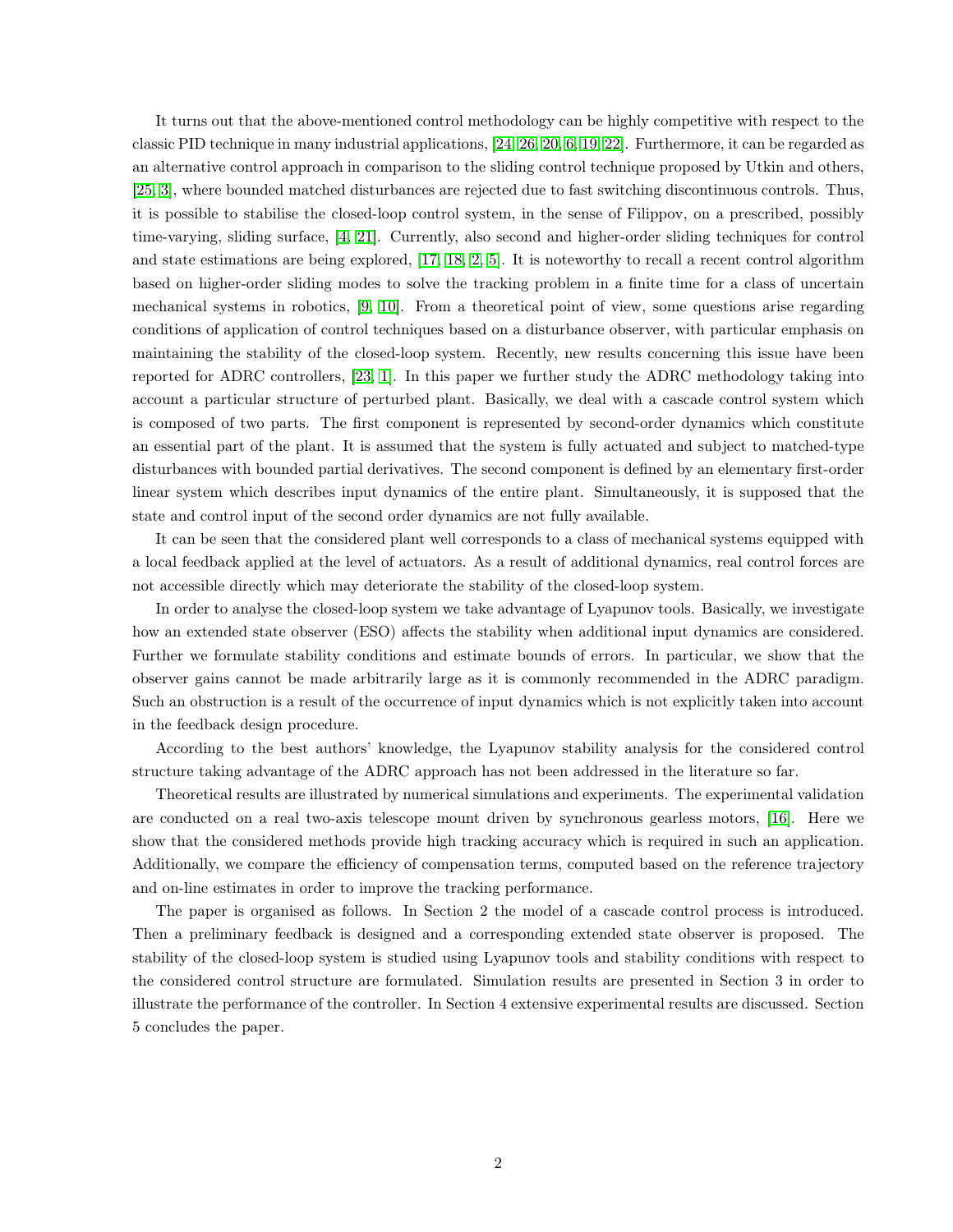## 2 Controller and observer design

#### 2.1 Dynamics of a perturbed cascaded system

Consider a second order fully actuated control system defined as follows

<span id="page-2-0"></span>
$$
\begin{cases}\n\dot{x}_1 = x_2, \\
\dot{x}_2 = Bu + h(x_1, x_2) + q(x_1, x_2, u, t),\n\end{cases}
$$
\n(1)

where  $x_1, x_2 \in \mathbb{R}^n$  are state variables,  $B \in \mathbb{R}^{n \times n}$  is a non-singular input matrix while  $u \in \mathbb{R}^n$  stands for an input. Functions  $h: \mathbb{R}^{2n} \to \mathbb{R}^n$  and  $q: \mathbb{R}^{2n} \times \mathbb{R}_{\geq 0} \to \mathbb{R}^n$  denote known and unknown components of the dynamics, respectively. Next, it is assumed that input  $u$  in  $(1)$  is not directly accessible for a control purpose, however, it is governed by the following first order dynamics

<span id="page-2-1"></span>
$$
\dot{u} = T^{-1}(-u+v),
$$
\n(2)

where  $v \in \mathbb{R}^n$  is regarded as a real input and  $T \in \mathbb{R}^{n \times n}$  is a diagonal matrix of positive time constants. In fact, both dynamics constitute a cascaded third order plant, for which the underlying component is represented by [\(1\)](#page-2-0), while [\(2\)](#page-2-1) corresponds to stable input dynamics.

#### 2.2 Control system design

The control task investigated in this paper deals with tracking of a reference trajectory specified for an output of system [\(1\)](#page-2-0)-[\(2\)](#page-2-1) which is determined by  $y := x_1$ . Simultaneously, it is assumed that variables  $x_2$  and u are unavailable for measurement and the only information is provided by the output.

To be more precise, we define at least  $C^3$  continuous reference trajectory  $x_d(t) : \mathbb{R}^n \to \mathbb{R}^n$  and consider output tracking error  $\tilde{y} := x_d - x_1$ . Additionally, to quantify a difference between u and v, we introduce error  $\tilde{u} := v - u$ . Since v is viewed as an alternative input of [\(1\)](#page-2-0), one can rewrite (1) as

<span id="page-2-2"></span>
$$
\begin{cases}\n\dot{x}_1 &= x_2, \\
\dot{x}_2 &= Bv - B\tilde{u} + h + q.\n\end{cases}
$$
\n(3)

For control design purposes, the tracking error will be considered with respect to the state of system [\(3\)](#page-2-2). Consequently, one defines

$$
e = \begin{bmatrix} e_1 \\ e_2 \end{bmatrix} := \begin{bmatrix} \tilde{y} \\ e_2 \end{bmatrix} = \begin{bmatrix} x_d - x_1 \\ \dot{x}_d - x_2 \end{bmatrix} \in \mathbb{R}^{2n}.
$$
 (4)

Accordingly, taking time derivative of  $e$ , one can obtain the following open-loop error dynamics

<span id="page-2-3"></span>
$$
\begin{cases}\n\dot{e}_1 &= e_2, \\
\dot{e}_2 &= \ddot{x}_d - Bv + B\tilde{u} - h - q.\n\end{cases}
$$
\n(5)

In order to stabilise system [\(5\)](#page-2-3) in a vicinity of zero, the following preliminary control law is proposed

<span id="page-2-4"></span>
$$
v := B^{-1} \left( K_p \left( x_d - \hat{x}_1 \right) + K_d \left( \hat{x}_d - \hat{x}_2 \right) - h_u + \hat{x}_d - w_c \right), \tag{6}
$$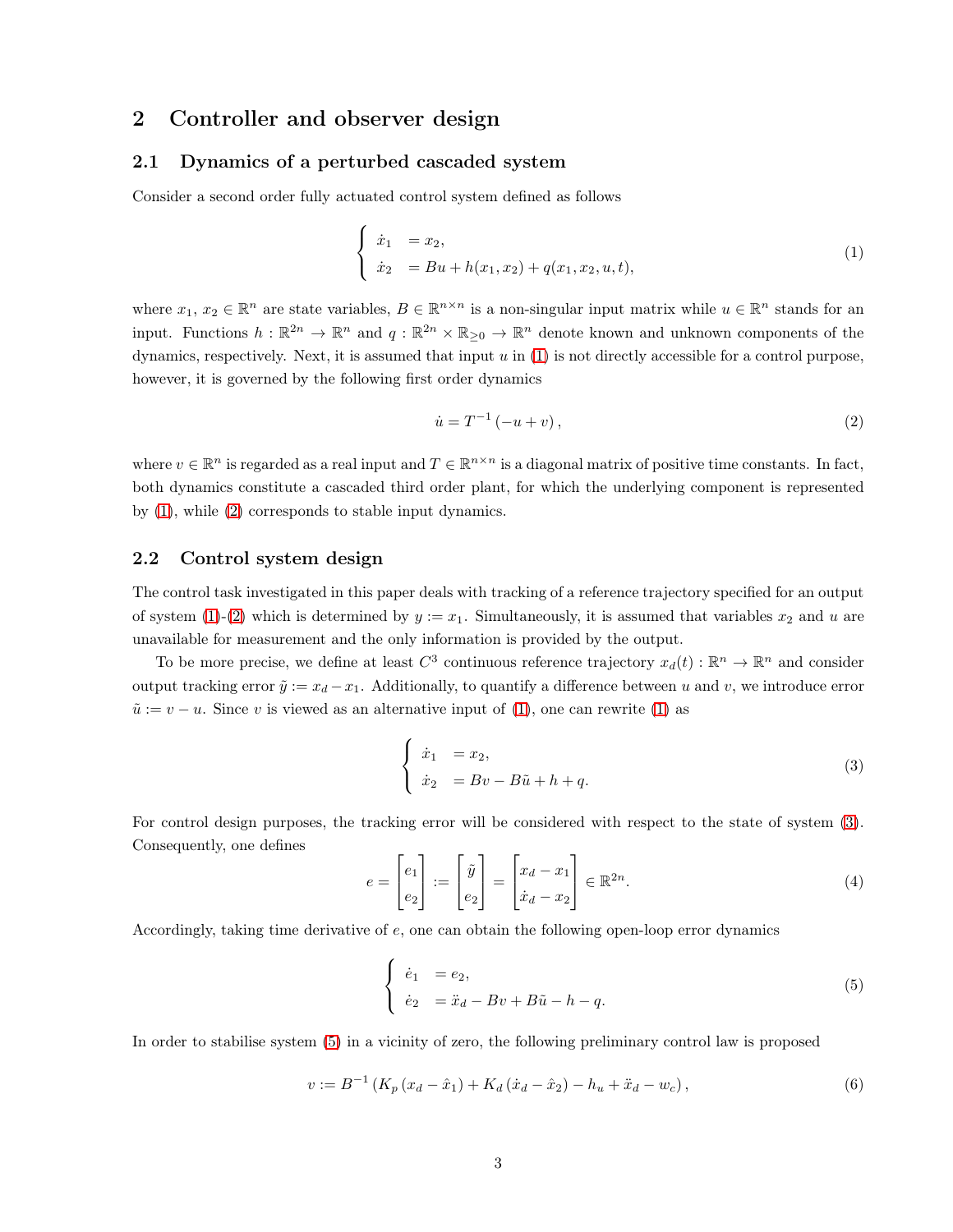where  $K_p, K_d \in \mathbb{R}^n$  are diagonal matrices of constant positive gains,  $\hat{x}_1 \in \mathbb{R}^n$ ,  $\hat{x}_2 \in \mathbb{R}^n$  and  $w_c \in \mathbb{R}^n$  denote estimates of states and a disturbance, respectively. These estimates are computed by an observer that is not yet defined. Term  $h_u : \mathbb{R}^{4n} \to \mathbb{R}^n$  is a compensation function, designed in attempt to attenuate influence of  $h$  on the closed system dynamics, and is defined using available signals as follows

$$
h_u := h_1(\hat{x}_1, \hat{x}_2) + h_2(x_d, \dot{x}_d),\tag{7}
$$

while  $h_1$  and  $h_2$  satisfy

$$
h_1(x_1, x_2) + h_2(x_1, x_2) := h. \tag{8}
$$

Next, in order to simplify design of an observer we rewrite dynamics [\(1\)](#page-2-0). Firstly, we consider a new form which does not introduce any change to the system dynamics and is as follows

<span id="page-3-0"></span>
$$
\begin{cases} \n\dot{x}_1 = x_2, \\
\dot{x}_2 = Bu + h_u + h - h_u + q. \n\end{cases} \n(9)
$$

Secondly, according to active disturbance rejection methodology, it is assumed that

$$
z_3 := q + h - h_u \tag{10}
$$

describes an augmented state which can be regarded as a total disturbance. Correspondingly, one can introduce extended state  $z = \begin{bmatrix} z_1^T & z_2^T & z_3^T \end{bmatrix}^T \in \mathbb{R}^{3n}$ , where  $z_1 := x_1$  and  $z_2 := x_2$ . As a result, the following extended form of dynamics  $(9)$  can be established

<span id="page-3-2"></span>
$$
\begin{cases}\n\dot{z}_1 &= z_2, \\
\dot{z}_2 &= Bu + h_u + z_3, \\
\dot{z}_3 &= \dot{q} + \dot{h} - \dot{h}_u.\n\end{cases}
$$
\n(11)

Now, in order to estimate state  $z$  we define the following Luenberger-like observer

<span id="page-3-1"></span>
$$
\begin{cases}\n\dot{\hat{z}}_1 = K_1 (z_1 - \hat{z}_1) + \hat{z}_2, \\
\dot{\hat{z}}_2 = K_2 (z_1 - \hat{z}_1) + \hat{z}_3 + h_u + Bv, \\
\dot{\hat{z}}_3 = K_3 (z_1 - \hat{z}_1),\n\end{cases}
$$
\n(12)

where  $\hat{z} = \begin{bmatrix} \hat{z}_1^T & \hat{z}_2^T & \hat{z}_3^T \end{bmatrix}^T \in \mathbb{R}^{3n}$  denotes estimate of z and  $K_1, K_2, K_3 \in \mathbb{R}^{n \times n}$  are diagonal matrices of positive gains of the observer which are chosen based on linear stability criteria. Since estimates  $\hat{z}$  are expected to converge to real values of z, let observation errors be expressed as  $\tilde{z} := z - \hat{z}$ . Taking time derivative of  $\tilde{z}$ , using [\(12\)](#page-3-1), [\(11\)](#page-3-2) and recalling [\(3\)](#page-2-2) one obtains the following dynamics

<span id="page-3-3"></span>
$$
\dot{\tilde{z}} = H_o \tilde{z} + C_0 B \tilde{u} + C_1 \dot{z}_3 \tag{13}
$$

where

<span id="page-3-4"></span>
$$
H_o = \begin{bmatrix} -K_1 & I & 0 \\ -K_2 & 0 & I \\ -K_3 & 0 & 0 \end{bmatrix} \in \mathbb{R}^{3n \times 3n},
$$
\n(14)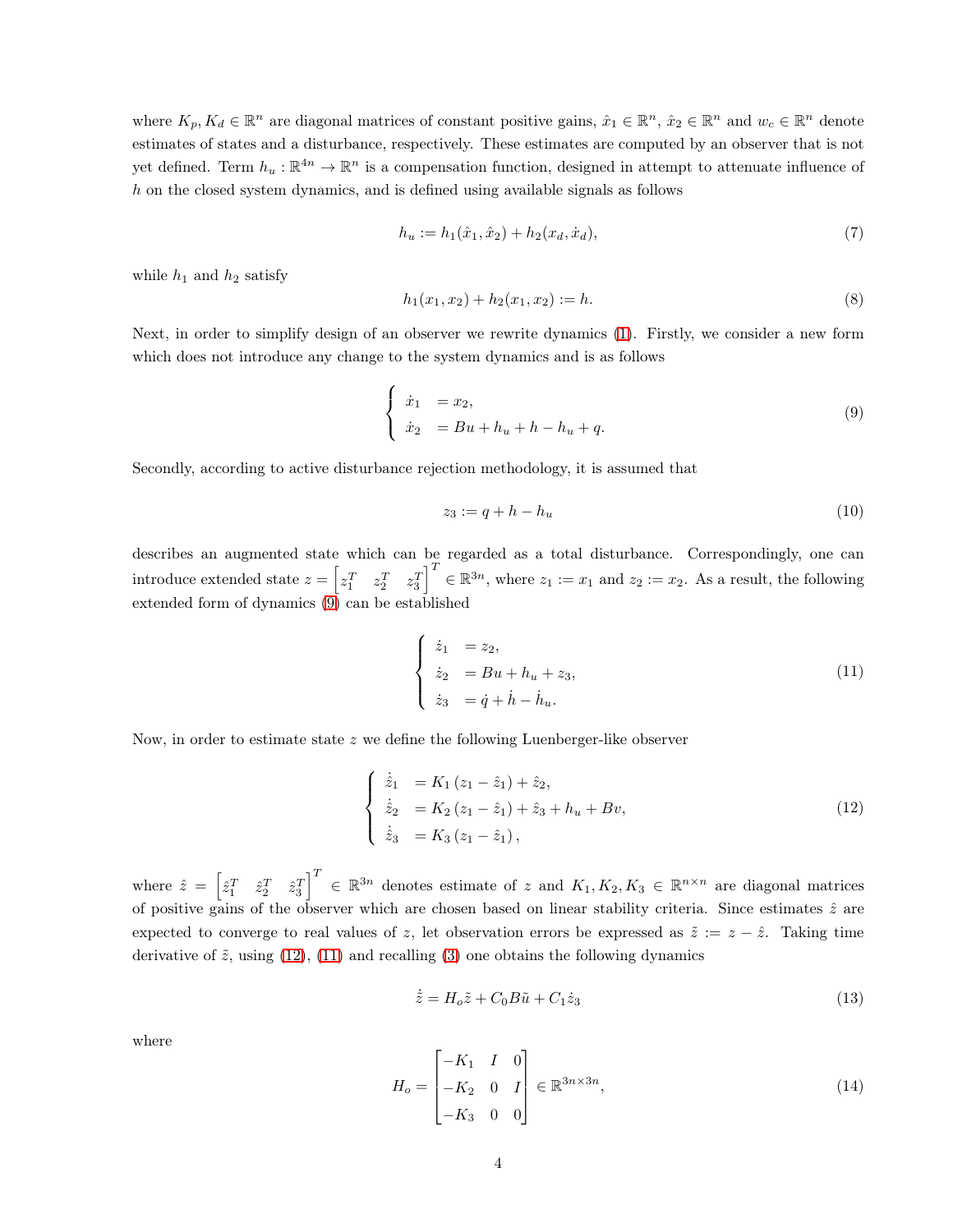$$
C_0 = \begin{bmatrix} 0 & -I & 0 \end{bmatrix}^T, \ C_1 = \begin{bmatrix} 0 & 0 & I \end{bmatrix}^T \in \mathbb{R}^{3n},
$$

while I stands for the identity matrix of size  $n \times n$ . Here, it is required that  $H_o$  is Hurwitz, what can be guaranteed by a proper choice of observer gains. Next, we recall tracking dynamics [\(5\)](#page-2-3) and feedback [\(6\)](#page-2-4). It is proposed that compensating term in [\(6\)](#page-2-4), which partially rejects unknown disturbances, is defined by an estimate provided by observer [\(12\)](#page-3-1), namely  $w_c := \hat{z}_3$ . Consequently, by substituting [\(6\)](#page-2-4) into [\(5\)](#page-2-3) the following is obtained

<span id="page-4-0"></span>
$$
\dot{e} = H_c e + W_1 \tilde{z} + C_2 B \tilde{u},\tag{15}
$$

where

<span id="page-4-1"></span>
$$
H_c = \begin{bmatrix} 0 & I \\ -K_p & -K_d \end{bmatrix}, W_1 = \begin{bmatrix} 0 & 0 & 0 \\ -K_p & -K_d & -I \end{bmatrix}, C_2 = \begin{bmatrix} 0 \\ I \end{bmatrix} \in \mathbb{R}^{2n \times n}
$$
(16)

and  $H_c$  is Hurwitz for  $K_p \succ 0$  and  $K_d \succ 0$ .

Further, in order to facilitate the design and analysis of the closed-loop system, we take advantage of a scaling operator defined by

$$
\Delta_m\left(\alpha\right) := \text{diag}\left\{\alpha^{m-1}I, \, \alpha^{m-2}I, \, \dots, \, I\right\} \in \mathbb{R}^{mn \times mn},\tag{17}
$$

where  $\alpha > 0$  is a positive scalar. Then we define the following scaled tracking and observation errors

<span id="page-4-2"></span>
$$
\bar{e} := (\kappa \omega)^{-1} \Delta_2 (\kappa \omega) e, \tag{18}
$$

<span id="page-4-3"></span>
$$
\bar{z} := \omega^{-2} \Delta_3(\omega) \, \tilde{z},\tag{19}
$$

where  $\omega \in \mathbb{R}_+$  is scaling parameter which modifies the bandwidth of the the observer, while  $\kappa \in \mathbb{R}_+$  denotes a relative bandwidth of the feedback determined with respect to  $\omega$ . Embracing this notation one can introduce the following scaled gains

<span id="page-4-4"></span>
$$
\bar{K}_c := (\kappa \omega)^{-1} K_c \Delta_2^{-1} (\kappa \omega), \ \bar{K}_o := \omega^{-3} \Delta_3 (\omega) \left[ K_1^T K_2^T K_3^T \right]^T, \tag{20}
$$

while  $K_c := [K_p \ K_d] \in \mathbb{R}^{n \times 2n}$ . Additionally, exploring relationships [\(48\)](#page-14-0) outlined in the Appendix, one can rewrite dynamics [\(15\)](#page-4-0) and [\(13\)](#page-3-3) as follows

$$
\dot{\bar{e}} = \kappa \omega \bar{H}_c \bar{e} + \kappa^{-1} \omega \bar{W}_1 \Delta_3 \left(\kappa\right) \bar{z} + \left(\kappa \omega\right)^{-1} C_2 B \tilde{u},\tag{21}
$$

$$
\dot{\overline{z}} = \omega \overline{H}_o \overline{z} + \omega^{-1} C_0 B \tilde{u} + \omega^{-2} C_1 \dot{z}_3,
$$
\n
$$
(22)
$$

with  $\bar{H}_c$  and  $\bar{H}_o$  being Hurwitz matrices of forms [\(16\)](#page-4-1), [\(14\)](#page-3-4) defined in terms of scaled gains  $\bar{K}_c$  and  $\bar{K}_o$ , respectively. Similarly,  $\bar{W}_1$  corresponds to  $W_1$  parameterised by new gains. Since  $\bar{H}_c$  and  $\bar{H}_o$  are Hurwitz, one can state that the following Lyapunov equations are satisfied

$$
\bar{P}_c \bar{H}_c^T + \bar{H}_c \bar{P}_c = -\bar{Q}_c, \ \bar{P}_o \bar{H}_o^T + \bar{H}_o \bar{P}_o = -\bar{Q}_o \tag{23}
$$

for some symmetric, positive defined matrices  $\overline{Q}_c$ ,  $\overline{P}_c \in \mathbb{R}^{2n \times 2n}$  and  $\overline{Q}_o$ ,  $\overline{P}_o \in \mathbb{R}^{3n \times 3n}$ .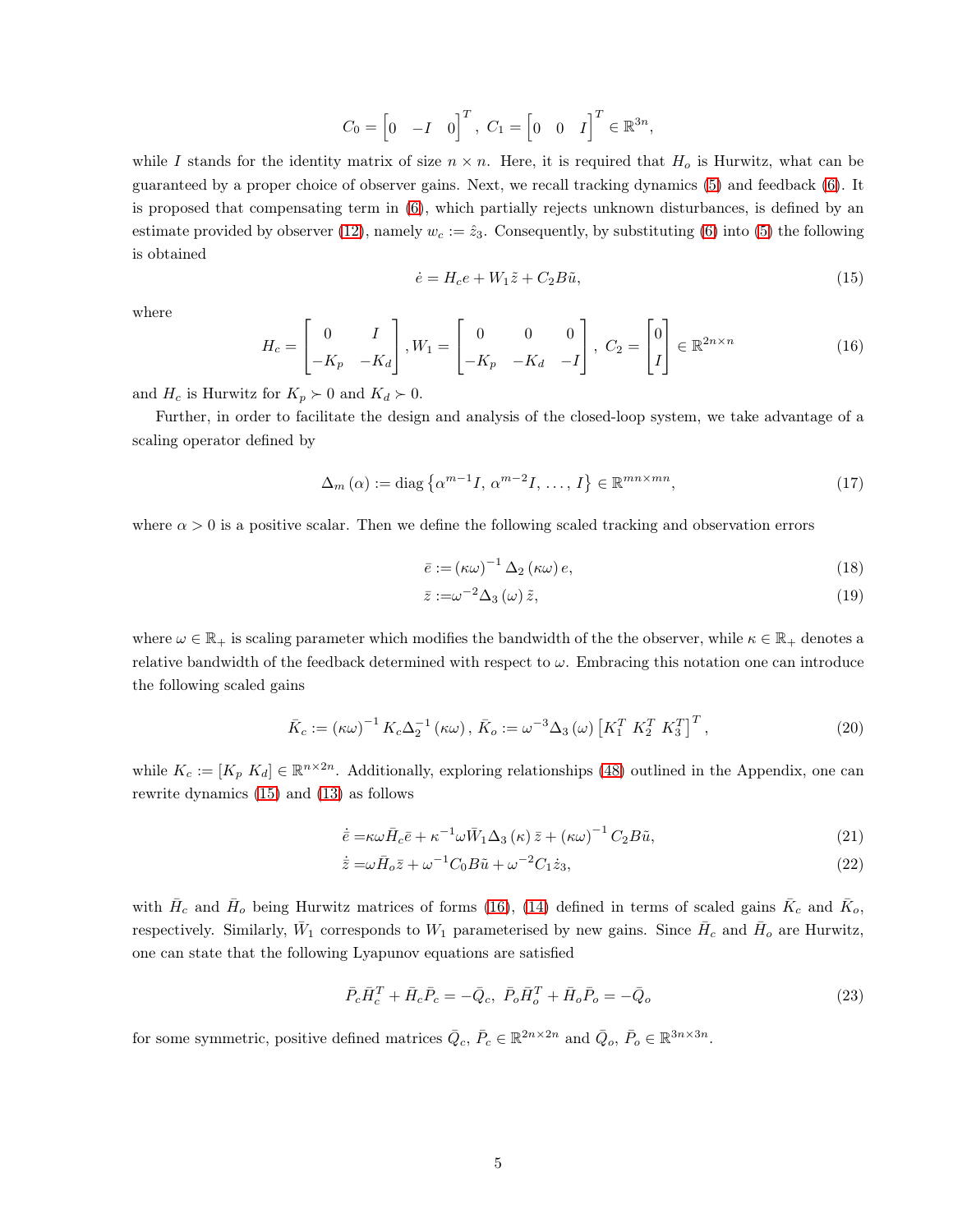#### 2.3 Stability analysis of the closed-loop cascaded control system

Lyapunov stability of the closed-loop is to be considered now. For this purpose, a state which consists of tracking, observation and input errors is defined as

$$
\bar{\zeta} = \begin{bmatrix} \bar{e}^T & \bar{z}^T & \tilde{u}^T \end{bmatrix}^T \in \mathbb{R}^{6n}.
$$
 (24)

A positive definite function is proposed as follows

$$
V(\bar{\zeta}) = \frac{1}{2}\bar{e}^T \bar{P}_c \bar{e} + \frac{1}{2}\bar{z}^T \bar{P}_o \bar{z} + \frac{1}{2}\tilde{u}^T \tilde{u}.
$$
\n(25)

Its derivative takes form of

<span id="page-5-1"></span>
$$
\dot{V}(\bar{\zeta}) = -\frac{1}{2}\kappa\omega\bar{e}^T\bar{Q}_c\bar{e} - \frac{1}{2}\omega\bar{z}^T\bar{Q}_c\bar{z} + \kappa^{-1}\omega\bar{e}^T\bar{P}_c\bar{W}_1\Delta_3(\kappa)\bar{z} + (\kappa\omega)^{-1}\bar{e}^T\bar{P}_cC_2B\tilde{u} + \omega^{-1}\bar{z}^T\bar{P}_oC_oB\tilde{u}
$$
\n
$$
+\omega^{-2}\bar{z}^T\bar{P}_oC_1\dot{z}_3 - \tilde{u}^TT^{-1}\tilde{u} + \tilde{u}^T\dot{v}.
$$
\n(26)

Derivative of control law v defined by [\(6\)](#page-2-4) can be expressed in terms of  $\bar{\zeta}$  as (the details are outlined in the Appendix)

<span id="page-5-0"></span>
$$
\dot{v} = B^{-1} \left( \omega^3 \left( \kappa^3 \bar{K}_c \bar{H}_c \bar{e} + \left( \kappa \bar{K}_c \bar{W}_1 \Delta_3 \left( \kappa \right) + \bar{W}_2 \Delta_3 \left( \kappa \right) \bar{H}_o \right) \bar{z} \right) - \dot{h}_u + \ddot{x}_d \right),\tag{27}
$$

where  $\bar{K}_c := [\bar{K}_p \ \bar{K}_d] \in \mathbb{R}^{n \times 2n}$  and  $\bar{W}_2 := [\bar{K}_c \ I] \in \mathbb{R}^{n \times 3n}$ . Substituting [\(27\)](#page-5-0) and  $\dot{z}_3$  into [\(26\)](#page-5-1) leads to

$$
\dot{V}(\bar{\zeta}) = -\frac{1}{2}\kappa\omega\bar{e}^{T}\bar{Q}_{c}\bar{e} - \frac{1}{2}\omega\bar{z}^{T}\bar{Q}_{o}\bar{z} + \kappa^{-1}\omega\bar{e}^{T}\bar{P}_{c}\bar{W}_{1}\Delta_{3}(\kappa)\bar{z} + (\kappa\omega)^{-1}\bar{e}^{T}\bar{P}_{c}C_{2}B\tilde{u} + \omega^{-1}\bar{z}^{T}\bar{P}_{o}C_{o}B\tilde{u} \n+ (\kappa\omega)^{3}\tilde{u}^{T}B^{-1}\bar{K}_{c}\bar{H}_{c}\bar{e} + \omega^{3}\tilde{u}^{T}B^{-1} (\kappa\bar{K}_{c}\bar{W}_{1}\Delta_{3}(\kappa) + \bar{W}_{2}\Delta_{3}(\kappa)\bar{H}_{o})\bar{z} - \tilde{u}^{T}T^{-1}\tilde{u} \n+ \tilde{u}^{T}B^{-1}\ddot{x}_{d} + \tilde{u}^{T}B^{-1}\dot{h}_{u} + \omega^{-2}\bar{z}^{T}\bar{P}_{o}C_{1}(\dot{h} - \dot{h}_{u}) + \omega^{-2}\bar{z}^{T}\bar{P}_{o}C_{1}\dot{q}(z_{1}, z_{2}, u, t).
$$
\n(28)

In order to simplify the stability analysis, derivative  $\dot{V}$  will be decomposed into four terms defined as follows

$$
Y_{1} := -\frac{1}{2}\kappa\omega\bar{e}^{T}\bar{Q}_{c}\bar{e} - \frac{1}{2}\omega\bar{z}^{T}\bar{Q}_{o}\bar{z} + \kappa^{-1}\omega\bar{e}^{T}\bar{P}_{c}\bar{W}_{1}\Delta_{3}(\kappa)\bar{z} + (\kappa\omega)^{-1}\bar{e}^{T}\bar{P}_{c}C_{2}B\tilde{u} + \omega^{-1}\bar{z}^{T}\bar{P}_{o}C_{o}B\tilde{u} + (\kappa\omega)^{3}\tilde{u}^{T}B^{-1}\bar{K}_{c}\bar{H}_{c}\bar{e} + \omega^{3}\tilde{u}^{T}B^{-1} (\kappa\bar{K}_{c}\bar{W}_{1}\Delta_{3}(\kappa) + \bar{W}_{2}\Delta_{3}(\kappa)\bar{H}_{o})\bar{z} - \tilde{u}^{T}T^{-1}\tilde{u},
$$
\n
$$
Y_{2} := \tilde{u}^{T}B^{-1}\ddot{x}_{d}, Y_{3} := \tilde{u}^{T}B^{-1}\dot{h}_{u} + \omega^{-2}\bar{z}^{T}\bar{P}_{o}C_{1}(\dot{h} - \dot{h}_{u}), Y_{4} := \omega^{-2}\bar{z}^{T}\bar{P}_{o}C_{1}\dot{q}(z_{1}, z_{2}, u, t).
$$
\n
$$
(29)
$$

Each term of  $\dot{V}$  will be now considered separately. Firstly,  $Y_1$  which represents mainly influence of input dynamics on the nominal system will be looked upon. Negative definiteness of this term will be a starting point for further analysis of the closed-loop stability. Let it be rewritten using the matrix notation as

<span id="page-5-2"></span>
$$
Y_1 = -\frac{1}{2}\omega \bar{\zeta}^T Q_{Y1} \bar{\zeta},\tag{30}
$$

where

$$
Q_{Y1} = \begin{bmatrix} \kappa \bar{Q}_{c} & -\kappa^{-1} \bar{P}_{c} \bar{W}_{1} \Delta_{3} (\kappa) & Q_{Y1_{13}} \\ -\kappa^{-1} \left( \bar{P}_{c} \bar{W}_{1} \Delta_{3} (\kappa) \right)^{T} & \bar{Q}_{o} & Q_{Y1_{23}} \\ Q_{Y1_{13}}^{T} & Q_{Y1_{23}}^{T} & 2\omega^{-1} T^{-1} \end{bmatrix} \in \mathbb{R}^{6n \times 6n}
$$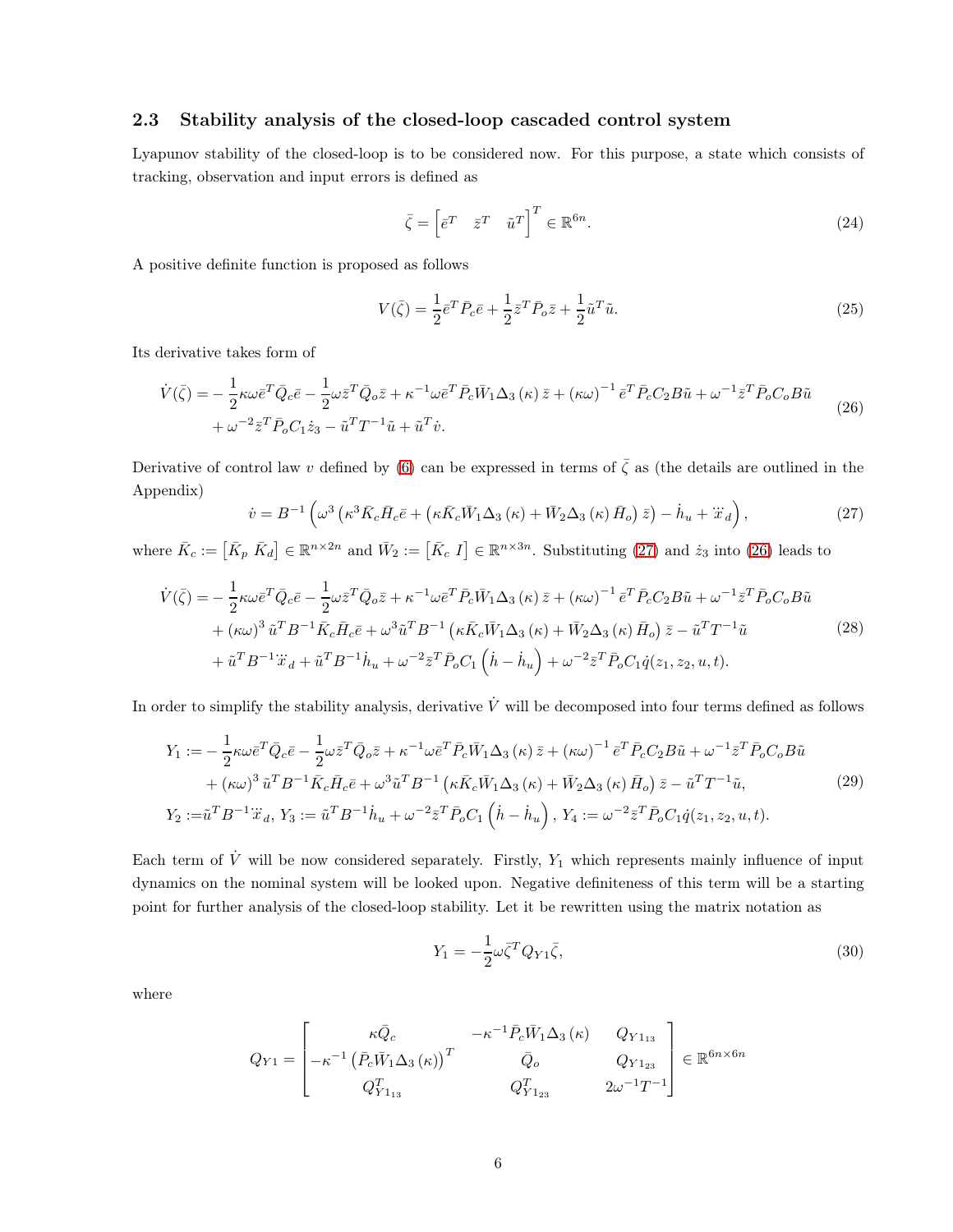while

$$
Q_{Y1_{13}} = -\kappa^{-1} \omega^{-2} \bar{P}_c C_2 B - \kappa^3 \omega^2 \left( B^{-1} \bar{K}_c \bar{H}_c \right)^T, Q_{Y1_{23}} = -\omega^{-2} \bar{P}_o C_o B - \omega^2 \left( B^{-1} \left( \kappa \bar{K}_c \bar{W}_1 \Delta_3 \left( \kappa \right) + \bar{W}_2 \Delta_3 \left( \kappa \right) \bar{H}_o \right) \right)^T.
$$
\n(31)

It can be showed, that there may exist sets  $\Omega_v, K_v \subset \mathbb{R}_+$ , such, that for every  $\omega \in \Omega_v$  and  $\kappa \in K_v$  matrix  $Q_{Y1}$ remains positive definite. Domains of both  $\Omega_v$  and K<sub>v</sub> strongly depend on inertia matrix T and input matrix B of nominal system. In the absence of other disturbances system would remain asymptotically stable for such a choice of both  $\omega$  and  $\kappa$  parameters. Influence of other elements of  $\dot{V}(\bar{\zeta})$  will be considered in terms of upper bounds which can be imposed on them.

<span id="page-6-0"></span>**Assumption 1.** Let desired trajectory  $x_d$  be chosen such, that norms of  $x_d$ ,  $\ddot{x}_d$ ,  $\dddot{x}_d$ ,  $\dddot{x}_d$  are bounded by, respectively, constant positive scalar values  $x_{b0}, x_{b1}, x_{b2}, x_{b3} \in \mathbb{R}_+$ .

Establishing upper bound for norm of  $Y_2$  is straightforward by using Cauchy-Schwartz inequality.

$$
Y_2 = -\tilde{u}^T B^{-1} \ddot{x}_d,
$$
  
\n
$$
||Y_2|| \le ||\tilde{u}|| \cdot ||B^{-1} \ddot{x}_d||
$$
  
\n
$$
\le ||\bar{\zeta}|| ||B^{-1}|| x_{b3}.
$$
\n(32)

Now, Y<sup>3</sup> is to be considered. This term comes from imperfect compensation of known dynamics in nominal system and it can be further split into the following

$$
Y_{31} := \omega^{-2} \bar{z}^T P_o C_1 \left( \dot{h} - \dot{h}_u \right), Y_{32} := \tilde{u}^T B^{-1} \dot{h}_u.
$$
\n(33)

<span id="page-6-1"></span>**Assumption 2.** Let functions  $h_1(a, b)$  and  $h_2(a, b)$  be defined such, that norms of partial derivatives  $\frac{\partial}{\partial a}h_1(a,b), \frac{\partial}{\partial b}h_1(a,b), \frac{\partial}{\partial a}h_2(a,b), \frac{\partial}{\partial b}h_2(a,b)$  are bounded for every  $a, b \in \mathbb{R}^n$  by  $h_{1a}, h_{1b}, h_{2a}, h_{2b} \in \mathbb{R}_+$  respectively.

By applying chain rule to calculate derivatives of each function and substituting difference of error and desired trajectory for state variables, term  $Y_{31}$  can be expressed as

$$
Y_{31} = \omega^{-2} \bar{z}^T P_o C_1 \left( W_{h1} \begin{bmatrix} \dot{x}_d \\ \ddot{x}_d \end{bmatrix} - W_{h2} \left( \kappa \omega \bar{H}_c \bar{e} + \kappa^{-1} \omega \bar{W}_1 \Delta_3(\kappa) \bar{z} + (\kappa \omega)^{-1} C_2 B \tilde{u} \right) + W_{h3} \left( \omega \bar{H}_o \bar{z} + \omega^{-1} C_0 B \tilde{u} \right) \right), \tag{34}
$$

where

$$
W_{h1} = \left[ \left( \frac{\partial h_1}{\partial z_1} + \frac{\partial h_2}{\partial z_1} - \frac{\partial h_2}{\partial x_d} - \frac{\partial h_1}{\partial \hat{z}_1} \right) \left( \frac{\partial h_1}{\partial z_2} + \frac{\partial h_2}{\partial z_2} - \frac{\partial h_2}{\partial \hat{z}_d} - \frac{\partial h_1}{\partial \hat{z}_2} \right) \right],
$$
  
\n
$$
W_{h2} = \left[ \left( \frac{\partial h_1}{\partial z_1} + \frac{\partial h_2}{\partial z_1} - \frac{\partial h_1}{\partial \hat{z}_1} \right) \kappa \omega \left( \frac{\partial h_1}{\partial z_2} + \frac{\partial h_2}{\partial z_2} - \frac{\partial h_1}{\partial \hat{z}_2} \right) \right],
$$
  
\n
$$
W_{h3} = \left[ \frac{\partial h_1}{\partial \hat{z}_1} \omega \frac{\partial h_1}{\partial \hat{z}_2} \mathbf{0} \right].
$$

This term can be said to be bounded by

$$
||Y_{31}|| \leq \omega^{-2} ||\bar{\zeta}|| \, ||P_oC_1|| \, ((2h_{1a} + 2h_{2a}) x_{b1} + (2h_{1b} + 2h_{2b}) x_{b2})
$$
  
+ 
$$
||\bar{\zeta}||^2 \, ||P_oC_1|| \, (\omega^{-1} \kappa ||W_{h2b}|| \, (||\bar{H}_c|| + ||\bar{W}_1||) + \omega^{-3} \kappa^{-1} ||W_{h2b}|| \, ||C_2B||)
$$
  
+ 
$$
||\bar{\zeta}||^2 \, ||P_oC_1|| \, (\omega^{-1} ||W_{h3b}|| \, ||\bar{H}_o|| + \omega^{-2} ||B|| \, h_{1b}). \tag{35}
$$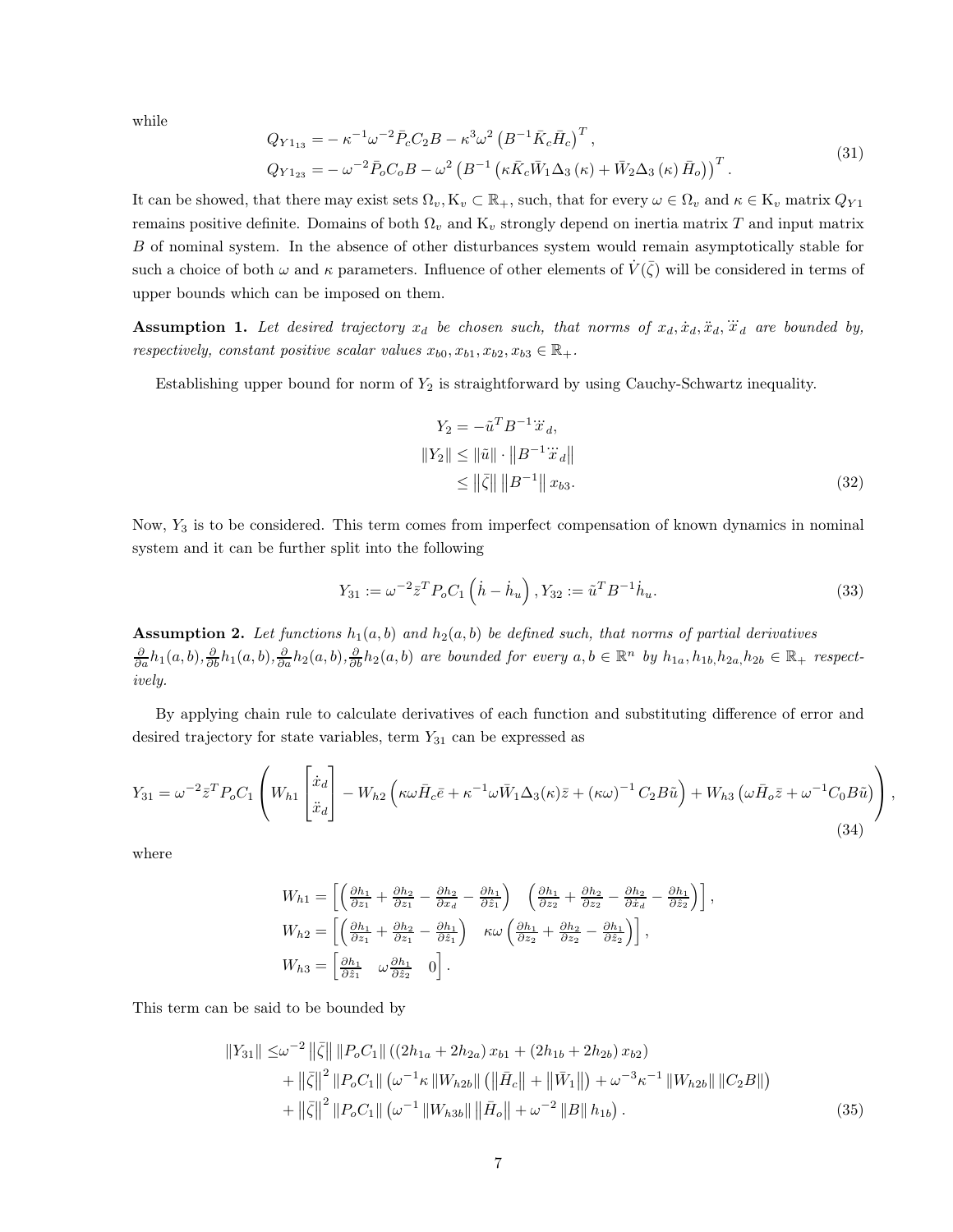where  $W_{h2b} = \begin{bmatrix} 2h_{1a} + h_{2a} & \kappa \omega (2h_{1b} + h_{2b}) \end{bmatrix}$  and  $W_{h3b} = \begin{bmatrix} h_{1a} & \omega h_{1b} & 0 \end{bmatrix}$ . Having established upper bound of  $Y_{31}$ , we can perform similar analysis with respect to  $Y_{32}$ . Let  $Y_{32}$  be rewritten as

$$
Y_{32} = \tilde{u}^T B^{-1} \left( W_{h4} \begin{bmatrix} \dot{x}_d \\ \ddot{x}_d \end{bmatrix} - W_{h5} \left( \kappa \omega \bar{H}_c \bar{e} + \kappa^{-1} \omega \bar{W}_1 \Delta_3(\kappa) \bar{z} + (\kappa \omega)^{-1} C_2 B \tilde{u} \right) - W_{h6} \left( \omega \bar{H}_o \bar{z} + \omega^{-1} C_0 B \tilde{u} \right) \right),
$$
\n(36)

where

$$
W_{h4} = \left[ \left( \frac{\partial h_2}{\partial x_d} + \frac{\partial h_1}{\partial \hat{z}_1} \right) \left( \frac{\partial h_2}{\partial \dot{x}_d} + \frac{\partial h_1}{\partial \hat{z}_2} \right) \right],
$$
  
\n
$$
W_{h5} = \left[ \frac{\partial h_1}{\partial \hat{z}_1} \quad \kappa \omega \frac{\partial h_1}{\partial \hat{z}_2} \right],
$$
  
\n
$$
W_{h6} = W_{h3}.
$$

An upper bound of norm of  $Y_{32}$  can be expressed by the following inequality

$$
||Y_{32}|| \leq \omega^{-2} ||\bar{\zeta}|| ||\bar{P}_o C_1|| (q_{z1}x_{b1} + q_{z2}x_{b2} + ||B|| q_{z2} + ||T^{-1}|| q_u + ||\bar{P}_o C_1|| q_t) + \kappa \omega^{-1} ||\bar{\zeta}||^2 ||\bar{P}_o C_1|| ||W_{q2}|| (||\bar{H}_c|| + ||\bar{W}_1||)
$$
\n(37)

where  $W_{h5b} = \begin{bmatrix} h_{1a} & \kappa \omega h_{1b} \end{bmatrix}$  and naturally  $W_{h6b} = W_{h3b}$ . A remark can be made now about the structure of  $W_{h2}$ ,  $W_{h3}$ ,  $W_{h4}$  and  $W_{h5}$ . It may be recognized, that elements of these matrices can be divided into group of derivatives calculated with respect to the first and the second argument. Former of these are not scaled by either observer or regulator bandwidth, while the latter is scaled by either  $\kappa\omega$  or  $\omega$  factor. As will be showed later in the analysis, this difference will have significant influence on the system stability and ability of the controller to reduce tracking errors.

Lastly, some upper bound need to be defined for  $Y_4$  to complete the stability analysis. This final term comes from nominal disturbance  $q(z_1, z_2, u, y)$  alone. By chain rule it can be shown that

$$
Y_4 = \omega^{-2} \bar{z}^T \bar{P}_o C_1 \left( W_{q1} \begin{bmatrix} \dot{x}_d \\ \ddot{x}_d \end{bmatrix} + \kappa \omega W_{q2} \bar{H}_c \bar{e} + \kappa^{-1} \omega W_{q2} \bar{W}_1 \Delta_3 \left( \kappa \right) \bar{z} + \left( \kappa \omega \right)^{-1} W_{q2} C_2 B \tilde{u} - \frac{\partial q}{\partial u} T^{-1} \tilde{u} + \frac{\partial q}{\partial t} \right),
$$
  
where  $W_{q1} = \begin{bmatrix} \frac{\partial q}{\partial z_1} & \frac{\partial q}{\partial z_2} \end{bmatrix}$  and  $W_{q2} = \begin{bmatrix} \frac{\partial q}{\partial z_1} & \kappa \omega \frac{\partial q}{\partial z_2} \end{bmatrix}$ . (38)

<span id="page-7-0"></span>**Assumption 3.** Let partial derivatives  $\frac{\partial}{\partial z_1}q(z_1, z_2, u, t), \frac{\partial}{\partial z_2}q(z_1, z_2, u, t), \frac{\partial}{\partial u}q(z_1, z_2, u, t), \frac{\partial}{\partial t}q(z_1, z_2, u, t)$  be defined in the whole domain and let their norms be bounded by constants  $q_{z1}, q_{z2}, q_u$  and  $q_t \in \mathbb{R}_+$ , respectively.

Under Assumption [3](#page-7-0) the norm of  $Y_4$  is bounded by

$$
||Y_4|| \le \omega^{-2} ||\bar{\zeta}|| \, ||\bar{P}C|| \, (q_{z1}x_{b1} + q_{z2}x_{b2}) + \omega^{-1} ||\bar{\zeta}||^2 \, ||\bar{P}CW_{5b}|| \, (||\bar{H}|| + \omega^{-2} ||\bar{C}B||) \tag{39}
$$

$$
+ \omega^{-2} ||\bar{\zeta}||^2 \, ||\bar{P}C|| \, (||T^{-1}|| \, q_u + q_t) \, .
$$

With some general bounds for each of  $\dot{V}(\bar{\zeta})$  terms established, conclusions concerning system stability can be finally drawn. For the sake of convenience, let some auxiliary measure of Lyapunov function derivative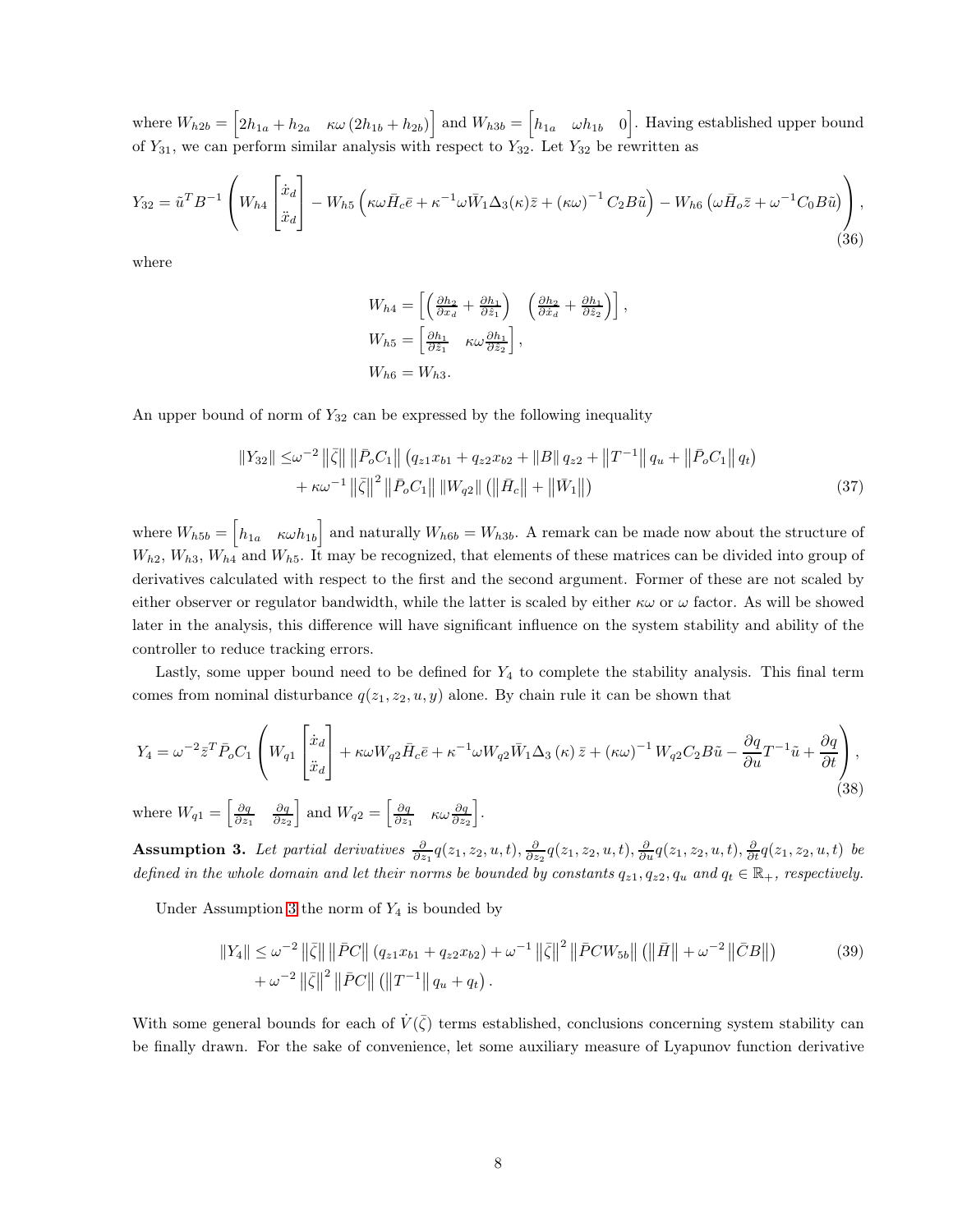negative definiteness  $\Lambda_V$  and Lyapunov function derivative perturbation  $\Gamma_V$  be defined as

$$
\Lambda_V := \frac{1}{2} \omega \lambda_{\min}(Q_{Y1}) - \kappa \omega \left\| B^{-1} \right\| \left\| W_{h5b} \right\| \left( \left\| \bar{H}_c \right\| + \left\| \bar{W}_1 \right\| \right) - \omega \left\| B^{-1} \right\| \left\| W_{h6b} \right\| \left\| \bar{H}_o \right\|
$$
  
\n
$$
- 2h_{1b} - \omega^{-1} \left\| W_{h3b} \right\| \left\| \bar{H}_o \right\| - \kappa \omega^{-1} \left\| P_o C_1 \right\| \left( \left\| W_{h2b} \right\| + \left\| W_{q2} \right\| \right) \left( \left\| \bar{H}_c \right\| + \left\| \bar{W}_1 \right\| \right)
$$
  
\n
$$
- \omega^{-2} \left\| B \right\| h_{1b} - \omega^{-3} \kappa^{-1} \left\| W_{h2b} \right\| \left\| C_2 B \right\| , \tag{40}
$$

$$
\Gamma_V := ||B^{-1}|| ||(h_{2a} + h_{1a}) x_{b1} + (h_{2b} + h_{1b}) x_{b2}||
$$
  

$$
\omega^{-2} ||\bar{P}_o C_1|| (q_{z1} x_{b1} + q_{z2} x_{b2} + ||B|| q_{z2} + ||T^{-1}|| q_u + ||\bar{P}_o C_1|| q_t),
$$
\n(41)

where  $\lambda_{\min}(Q)$  stands for the smallest eigenvalue of matrix Q, then upper bound of  $\dot{V}_{\bar{\zeta}}(\bar{\zeta})$  can be expressed as

<span id="page-8-3"></span>
$$
\dot{V}_{\bar{\zeta}} \le -\Lambda_V \left\| \bar{\zeta} \right\|^2 + \Gamma_V \left\| \bar{\zeta} \right\|.
$$
\n(42)

<span id="page-8-0"></span>Now, following conditions can be declared

<span id="page-8-1"></span>C1  $\omega \in \Omega_v, \kappa \in \mathrm{K}_v,$ 

C2  $\Gamma_V > 0$ ,

and succeeding theorem concludes presented analysis.

**Proposition [1](#page-6-0).** Perturbed cascade system  $(1)-(2)$  $(1)-(2)$  satisfying Assumptions 1[-3,](#page-7-0) controlled by feedback  $(6)$ which is supported by extended state observer  $(12)$ , remains practically stable if there exist symmetric, positive defined matrices  $Q_o$  and  $Q_c$  such, that conditions  $C1$  and  $C2$  can be simultaneously satisfied. Scaled tracking errors  $\bar{\zeta}$  are then bounded as follows

<span id="page-8-2"></span>
$$
\lim_{t \to \infty} \left\| \bar{\zeta}(t) \right\| \le \frac{\Gamma_V}{\Lambda_V}.\tag{43}
$$

Remark 1. Foregoing proposition remains valid only if Assumptions [1-](#page-6-0)[3](#page-7-0) are satisfied. While Assumption [1](#page-6-0) considers desired trajectory only and can be easily fulfilled for any system with state  $x_1$  defined on  $\mathbb{R}^n$ , a closer look at the remaining assumptions ought to be taken now. Similar in their nature, both concern imperfectly known parts of the system dynamics, with the difference being whether an attempt to implicitly compensate these dynamics is taken or not. As a known dynamic term satisfying Assumption [2](#page-6-1) can also be treated as an unknown disturbance, without a loss of generality, only Assumption [3](#page-7-0) has to be commented here. It can be noted, that for many commonly considered systems this assumption cannot be satisfied. A mechanical system equipped with revolute kinematic pairs can be an example of such system, which dynamics, due to Coriolis and centrifugal forces, have neither bounded time derivative nor bounded partial derivative calculated with respect to second state variable. Engineering practice shows nonetheless that for systems, in which cross-coupling is insignificant enough due to a proper mass distribution, this assumption can be approximately satisfied, at least in a bounded set of the state-space, and the stability analysis holds. The requirement that partial derivatives of any disturbance in the system should be bounded is restrictive one, yet less conservative than commonly used in the ADRC analysis expectation of time derivative boundedness. In this sense, the presented analysis is more liberal than ones considered in the literature and it can be expected that enforced assumptions can be better justified.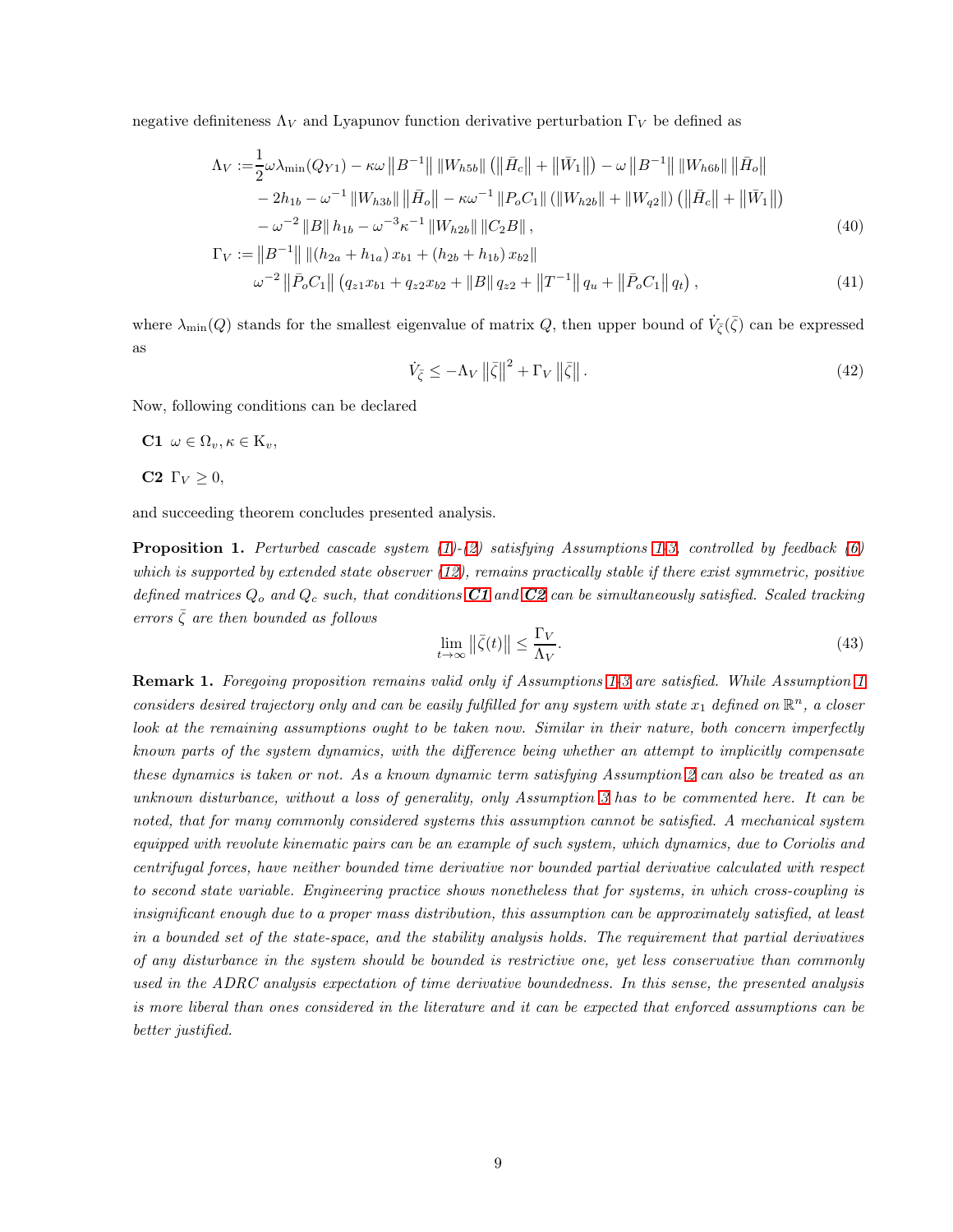## 3 Numerical simulations

In attempt to further research behaviour of the system in the presence of unmodelled dynamics governing the input signal numerical simulations have been conducted. Model of the system has been implemented in Matlab-Simulink environment. The second order, single degree of freedom system and the first order dynamics of the input have been modelled according to the following equations

$$
\begin{cases}\n\dot{x}_1 = x_2, \\
\dot{x}_2 = u,\n\end{cases}
$$
\n(44)

where

$$
\dot{u} = \frac{1}{T}(-u+v) \tag{45}
$$

<span id="page-9-0"></span>and v is a controllable input of the system. Parameters T and  $\omega$  of the controller were modified in simulations to investigate how they affect the closed-loop system stability and the tracking accuracy. Chosen parameters of the system are presented in the table [1.](#page-9-0) Desired trajectory  $x_d$  was selected as a sine wave with unitary amplitude and frequency of  $\frac{10}{2\pi}$  Hz.

| $\Omega$<br>Ω. | $\Omega$<br>11. |  | υ |
|----------------|-----------------|--|---|
|                |                 |  | ◡ |

Table 1: Auxiliary gains of the observer and controller

Selected results of simulations are presented in Figs. [1](#page-10-0)[-4.](#page-11-0) Tracking errors of two state variables are presented on the plots. Error of  $x_1$  is presented with solid line, while  $e_2$  has been plotted with dashed lines on each figure. Integrals of squared errors  $e_1$  (ISE criterion) and integral of squared control signals v (ISC criterion) have been calculated for each simulation and are presented above the plots to quantify obtained tracking results. Tests were performed for different values of T and  $\omega$ , as well as for compensation term  $w_c = \hat{z}_3$  enabled or disabled, cf. [\(6\)](#page-2-4). It can be clearly seen that the existence of some upper bound of  $\Omega$  is confirmed by simulation results as proposed by Eq. [\(30\)](#page-5-2). As expected, value of this bound decreases with increase of time constant  $T$ . In the conducted simulations it was not possible to observe and confirm existence of any lower bound imposed on  $\Omega$  and for an arbitrarily small  $\omega$  stability of the system was being maintained. Secondly, an influence of disturbance rejection term  $\hat{z}_3$  is clearly visible and is twofold. For  $\omega$ chosen to satisfy stability condition  $C1$ , it can be observed, that the presence of the disturbance estimate allows significant decreasing of tracking errors  $e_2$  caused by the input dynamics which were not modelled during the controller synthesis. Basically, a residual value of error  $e_2$  becomes smaller for a higher value of bandwidth  $\omega$ . Error trajectory  $e_1$  is also slightly modified, however, this effect is irrelevant according to ISE criterion. Nonetheless, usage of the disturbance estimate leads to a significant shrink of Ω subset. It is plainly visible, that removal of  $\hat{z}_3$  estimate may lead to recovering of stability of the system in comparison with simulation scenarios obtained using the corresponding ADRC controller.

## 4 Experimental results

Practical experiments have been undertaken in order to further investigate the considered control problem. All experiment were carried out using robotic telescope mount developed at Institute of Automatic Control and Robotic of Poznan University of Technology, [\[16\]](#page-16-13). The plant consists of a robotic mount and an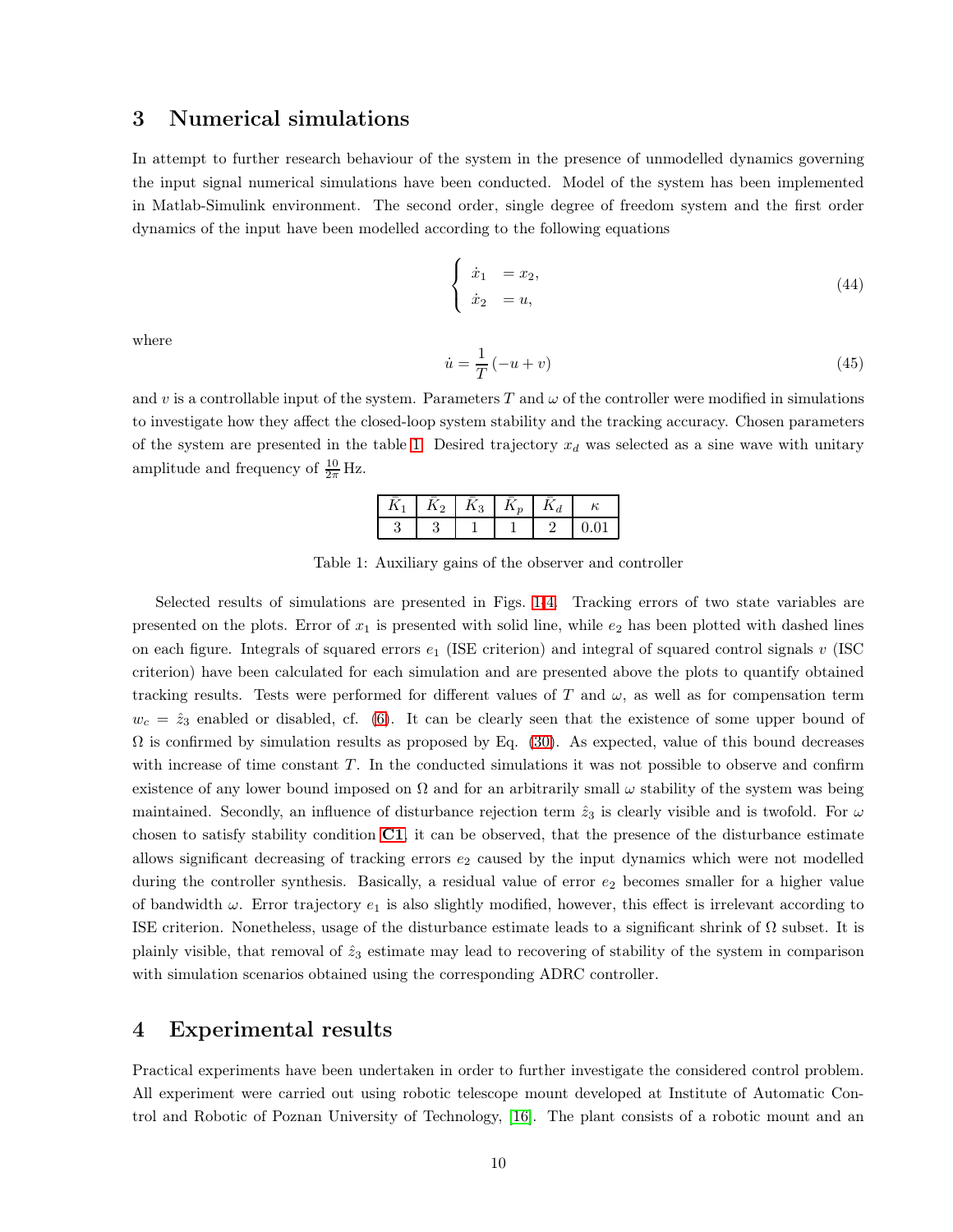<span id="page-10-0"></span>

Figure 1:  $T = 0.1$  s,  $\hat{z}_3$  enabled

Figure 2:  $T = 0.1$  s,  $\hat{z}_3$  disabled

astronomic telescope with a mirror of diameter 0.5 m. The robotic mount alone includes two axes driven independently by 24 V permanent magnet synchronous motors (PMSM) with high-precision ring encoders producing absolute position measurement with 32-bit resolution. Control algorithms has been implemented in C++ using Texas Instruments AM4379 Sitara processor with ARM Cortex-A9 core clocked at 600 MHz. Beside control structure, prepared firmware contains several additional blocks necessary for conducting of proper astronomical research. Controller itself is implemented in a cascade form which consists of independent current and position loops. Both loops work simultaneously with frequency of 10 kHz. The current loop designed to precisely track desired torque of the motor employs Park-Clark transformation of measured phase currents to express motor dynamics in  $q-d$  coordinated. Both q and d axes are then controlled by independent PI regulators with feedforward term and anti-windup correction which satisfy the following equation

$$
\dot{v} = k_i \left( \tilde{i} - k_s \left( k_p \tilde{i} + v + u_r - \text{sat} \left( k_p \tilde{i} + v + u_r \right) \right) \right),
$$
  
\n
$$
u = \text{sat} \left( k_p \tilde{i} + v + u_r, U_m \right),
$$
\n(46)

where  $\tilde{i}$  stands for current tracking error, v is integrator input signal, u is regulator input,  $u_r$  expresses feedforward term,  $k_p$ ,  $k_i$  and  $k_s$  are positive regulator gains, and finally sat $(u^*, U_m)$  is saturation function of signal  $u^*$  up to value of  $U_m$ . Output voltage u is generated using PWM output. Current in d axis is stabilised at zero, while current of  $q$  axis tracks the desired current of the axis. Relation between desired torque and desired current is modelled as a constant gain equals  $2.45 \frac{N_m}{A}$ . Desired torque is computed in the position loop by the active disturbance rejection based controller designed for the second order mechanical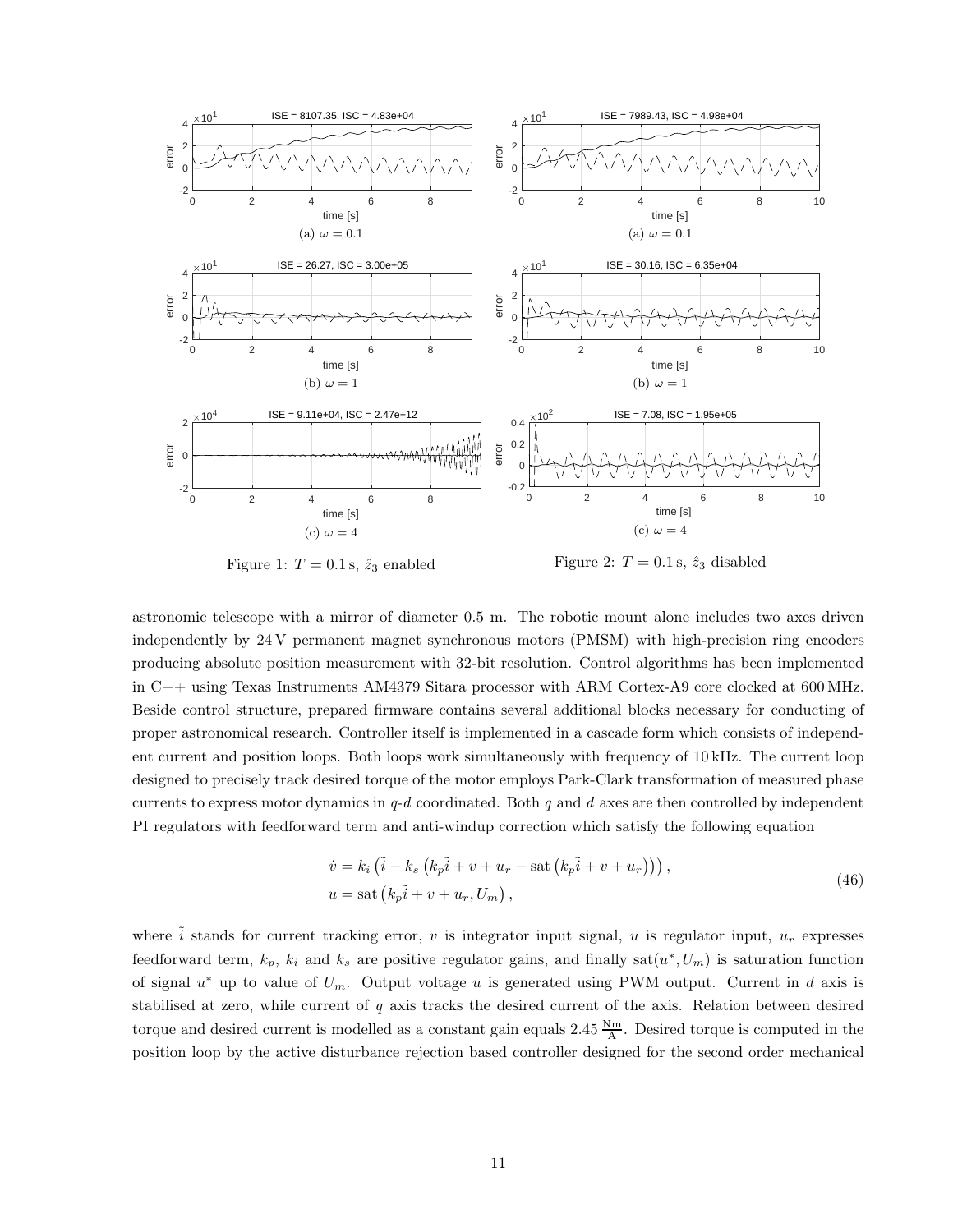<span id="page-11-0"></span>

Figure 3:  $T = 1$  s,  $\hat{z}_3$  enabled

Figure 4:  $T = 1$  s,  $\hat{z}_3$  disabled

system modelled as follows

$$
\begin{cases}\n\dot{x}_1 = x_2 \\
\dot{x}_2 = B\tau + \underbrace{f_c \cdot \tanh(f_t \cdot x_2)}_{h(x_2)},\n\end{cases} \tag{47}
$$

where  $x_1 \in \mathbb{R}^2$  and  $x_2 \in \mathbb{R}^2$  are position and velocities of axes, B is input matrix with diagonal coefficients equal  $B_{1,1} = \frac{1}{5}$ ,  $B_{2,2} = \frac{1}{30}$ ,  $f_c$  is the constant positive Coulomb friction coefficient while  $f_t = 10^3$  expresses scaling term which defines steepness of friction model. Velocity of the axis is approximated in the experiments using either observer estimate  $\hat{z}_2$  or desired trajectory derivative  $\dot{x}_d$ . The assumed model of the friction force is strongly local, in the sense that different values of  $f_c$  are required for different accelerations in a time instant when the sign of velocity changes. This locality was overcame during the experiments by manual changes of  $f_c$  coefficient. While torque generated by the motor is treated as an input signal of the mechanical system, there exists residual dynamics defined by the current loop which is not modelled in the position loop. Here, we assume that this dynamics can be approximated by [\(2\)](#page-2-1) and thus we can infer about the stability according to mathematical analysis considered in Section 2. Other disturbances come chiefly from flexibility of the mount, ignored cross-coupling reactions between joints and torque ripples generated by synchronous motors. Though some of these disturbances globally do not satisfy assumptions accepted for theoretical analysis of the system stability, in the considered scenario an influence of these dynamics is insignificant. Due to small desired velocities chosen in the experiment, these assumptions can be approximately satisfied here. All gains of the controllers chosen for experiments are collected in Table [2.](#page-12-0)

Here we present selected results of the experiments. In the investigated experimental scenarios both axes were at move simultaneously and the desired trajectory was designed as a sine wave with period of 30 s and maximum velocity of  $50v_s$ , in the first experiment, and  $500v_s$ , in the second, where  $v_s = 7.268 \cdot 10^{-5} \frac{\text{rad}}{\text{s}}$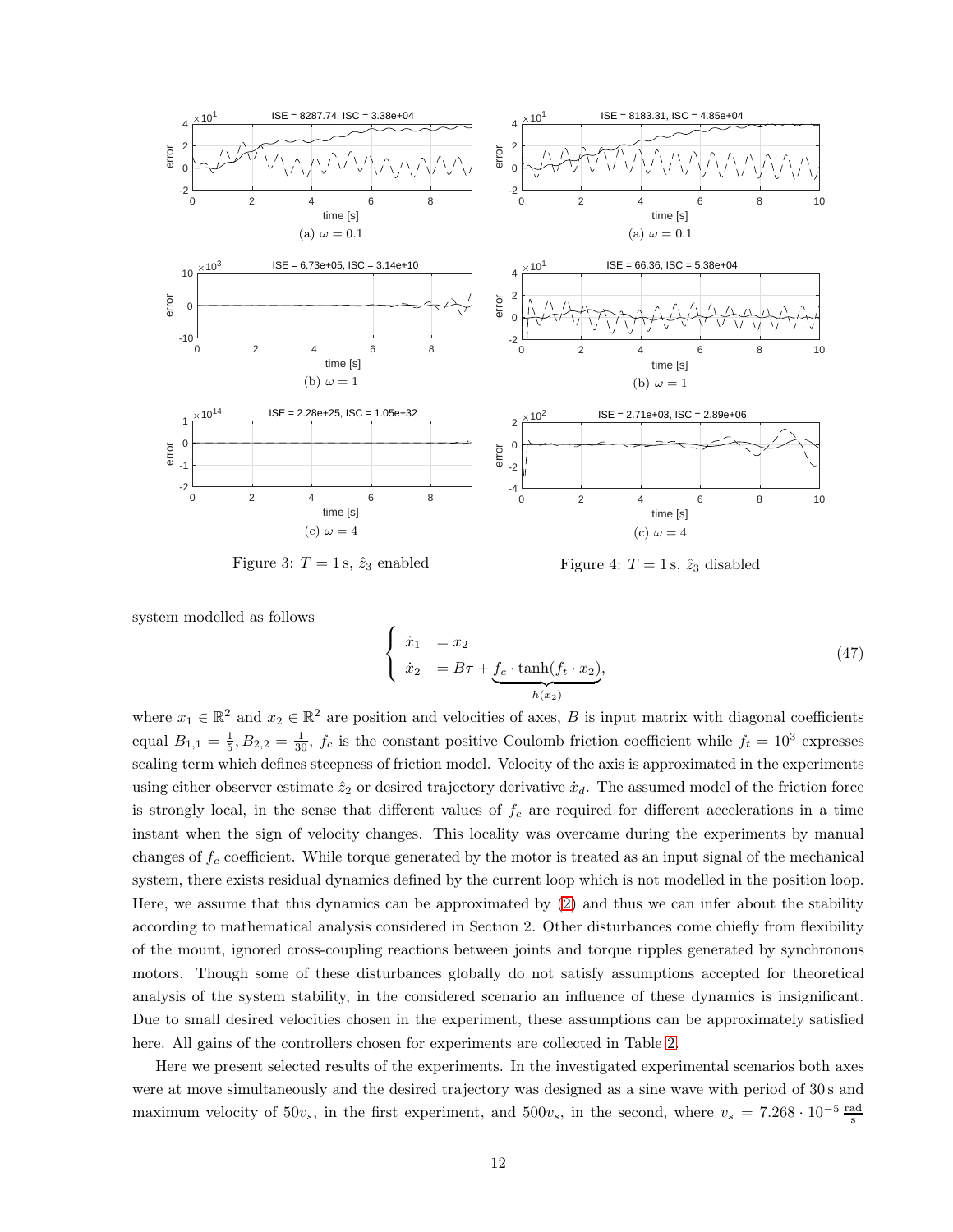|             | Horizontal axis  | Vertical axis       |  |  |  |
|-------------|------------------|---------------------|--|--|--|
| $K_1$       | $1.2 \cdot 10^3$ | $2.4 \cdot 10^{2}$  |  |  |  |
| $K_2$       | $5.7 \cdot 10^5$ | $2.28 \cdot 10^{4}$ |  |  |  |
| $K_3$       | $10^{8}$         | $0.8 \cdot 10^{6}$  |  |  |  |
| $K_{\bm p}$ | 225              | 225                 |  |  |  |
| K a         | 24               | 24                  |  |  |  |

Table 2: Gains of the controllers and observers

<span id="page-12-0"></span>stands for the nominal velocity of stars on the night sky.

During the system operation significant changes of friction forces are clearly visible and the influence of compensation term can be easily noticed. Since friction terms vary significantly around zero velocity the tracking accuracy is decreased. In such a case the process of the disturbance estimation is not performed fast enough. Furthermore, in the considered application one cannot select larger gains of the observer due to additional dynamics imposed by an actuator and delays in the control loop. Here, one can recall relationship [\(43\)](#page-8-2) which clearly states that the tracking precision is dependent on the bound of  $\Gamma_V$ , cf. [\(41\)](#page-8-3). Thus, one can expect that the tracking accuracy increases in operating conditions when disturbances become slow-time varying. This is well illustrated in experiments where friction terms change in a wide range.

Each experiment presents results obtained with different approaches to  $h_u$  term design. Once again integral squared error was calculated for each of the presented plots to ease evaluation of the obtained results.



Figure 5: Horizontal axis, first experiment

Figure 6: Vertical axis, first experiment

Series of conclusions can be drawn from the presented results. Due to inherently more disturbed dynamics of horizontal axis, any improvement using friction compensation for slow trajectories is hardly achieved.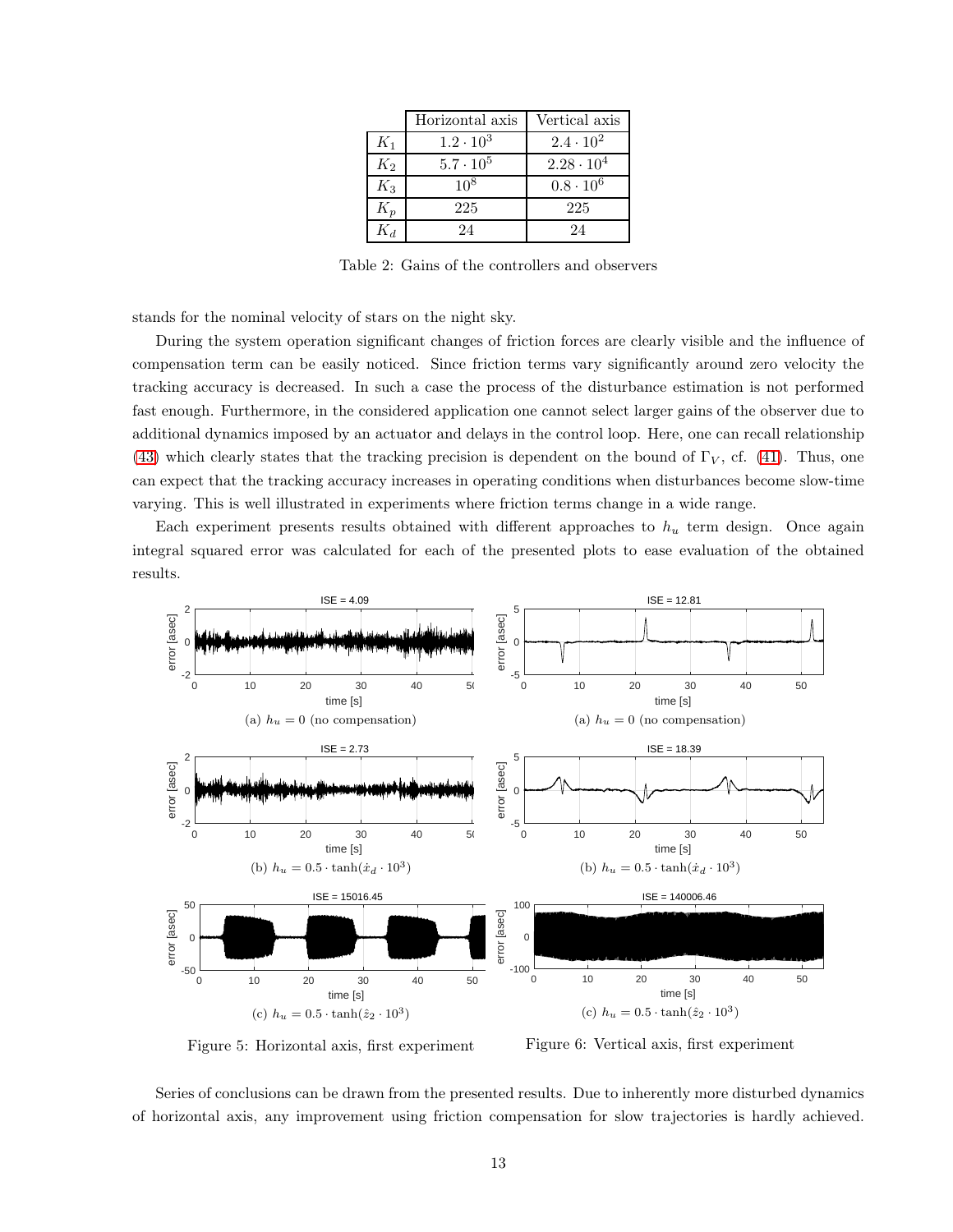

Figure 7: Horizontal axis, second experiment

Figure 8: Vertical axis, second experiment

Meanwhile, the compensation term based on the desired trajectory, effectively decreases tracking error bound for all other experiments. As may be expected, compensation function based on estimates of state variables is unable to provide any acceptable tracking quality due to inherent noise in the signal and the existence of input dynamics. It can be noted, that in the first experiment the friction compensation term allows one to decrease the bound of tracking error while overall quality expressed by ISE criterion is worse in comparison to this obtained in experiment without the corresponding term in the feedback. This behaviour is not seen in the second experiment, in which significant improvement was obtained for both axes in terms of error boundary as well as ISE criterion.

## 5 Conclusions

This paper is focused on the application of ADRC controller to a class of second order systems subject to differentiable disturbances. In particular, the system is analysed taking into account the presence of the first order input dynamics and unmodelled terms which may include cross-coupling effects between the state variables. By the means of Lyapunov analysis, general conditions of practical stability are discussed. It is proved that, even in the presence of additional input dynamics, boundedness of partial derivatives of total disturbance can be a sufficient requirement to guarantee stability of the closed-loop system.

Using numerical simulations the considered controller is compared against a simple PD-based regulator. The obtained results confirm that in the case of input dynamics, the bandwidth of an extended observer is limited which restricts the effectiveness of the ADRC approach. Lastly, practical results of employing ADRC regulator in the task of trajectory tracking for a robotised astronomical telescope mount are presented. In this application, it is assumed that friction effects are modelled inaccurately and a local drive control-loop is treated as unknown input dynamics. The obtained results illustrate that the considered control algorithm can provide a high tracking accuracy.

Further research in this topic may include attempts to explore in more details conditions for the feasible selection of the observer parameters in order to guarantee the stability of the closed-loop system. Other forms of input dynamics and observer models can also be considered in the future works.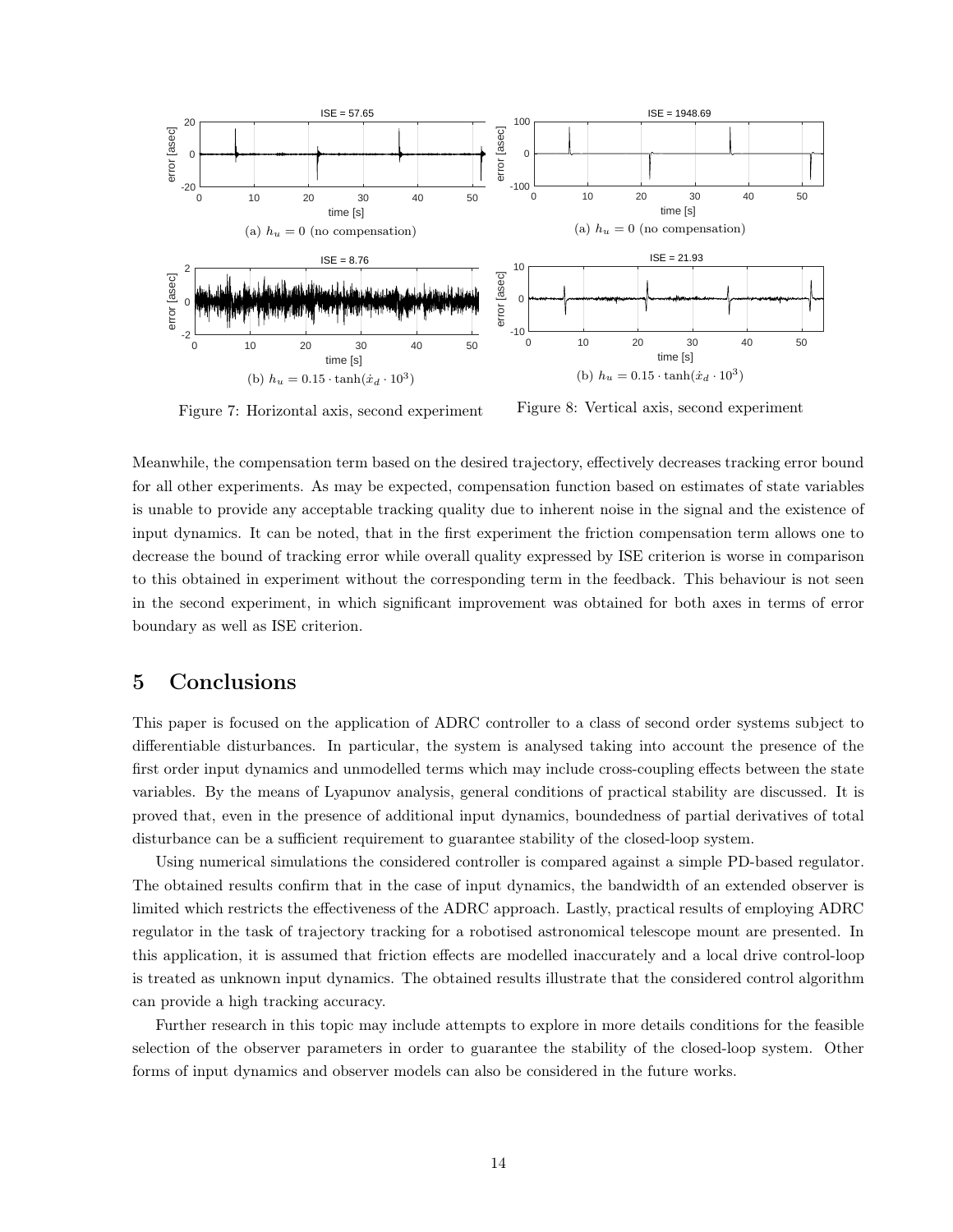## A Appendix

#### A.1 Selected properties of scaled dynamics

Assuming that errors and gains are scaled according to [\(18\)](#page-4-2), [\(19\)](#page-4-3) and [\(20\)](#page-4-4) the following relationships are satisfied:

<span id="page-14-0"></span>
$$
\Delta_2 (\kappa \omega) H_c \Delta_2^{-1} (\kappa \omega) = \kappa \omega \bar{H}_c, \ \Delta_3 (\omega) H_o \Delta_3^{-1} (\omega) = \omega \bar{H}_o,
$$
  

$$
\Delta_2 (\kappa \omega) W_1 = W_1, W_1 \Delta_3^{-1} (\omega) = \bar{W}_1 \Delta_3 (\kappa)
$$
  

$$
W_2 = \Delta_3 (\kappa \omega) \bar{W}_2.
$$
 (48)

#### A.2 Computation of  $\dot{v}$

Taking advantage of estimate  $\bar{z}$  and assuming that  $w_c := \hat{z}_3$  one can rewrite [\(6\)](#page-2-4) as follows

$$
v = B^{-1} \left( K_c e + K_c \left[ \tilde{z}_1^T \quad \tilde{z}_2^T \right]^T - h_u + \ddot{x}_d - \hat{z}_3 \right), \tag{49}
$$

where  $K_c := [K_p \; K_d]$ . Equivalently, one has

$$
v = B^{-1} \left( K_c e - W_2 \tilde{z} - h_u + \ddot{x}_d - z_3 \right).
$$
 (50)

Consequently, time derivative of  $v$  satisfies

$$
\dot{v} = B^{-1} \left( K_c \dot{e} + W_2 \dot{\tilde{z}} - \dot{h}_u + \ddot{x}_d - \dot{z}_3 \right) \stackrel{(15)}{=} (13) \, B^{-1} \left( K_c H_c e + K_c W_1 \tilde{z} + K_c C_2 B \tilde{u} + W_2 H_o \tilde{z} \right) \n+ W_2 C_o B \tilde{u} + W_2 C_1 \dot{z}_3 - \dot{z}_3 - \dot{h}_u + \ddot{x}_d \right) = B^{-1} \left( K_c H_c e + K_c W_1 \tilde{z} + W_2 H_o \tilde{z} - \dot{h}_u + \ddot{x}_d \right).
$$
\n(51)

### A.3 Computations of  $Y_3$  and  $Y_4$

By chain rule it can be shown that

$$
\dot{h}_1(z_1, z_2) = \begin{bmatrix} \frac{\partial h_1}{\partial z_1} & \frac{\partial h_1}{\partial z_2} \end{bmatrix} \begin{bmatrix} \dot{x}_d \\ \ddots \\ \dot{x}_d \end{bmatrix} - \begin{bmatrix} \frac{\partial h_1}{\partial z_1} & \kappa \omega \frac{\partial h_1}{\partial z_2} \end{bmatrix} \dot{\vec{e}}, \ \dot{h}_2(z_1, z_2) = \begin{bmatrix} \frac{\partial h_2}{\partial z_1} & \frac{\partial h_2}{\partial z_2} \end{bmatrix} \begin{bmatrix} \dot{x}_d \\ \ddots \\ \dot{x}_d \end{bmatrix} - \begin{bmatrix} \frac{\partial h_2}{\partial z_1} & \kappa \omega \frac{\partial h_2}{\partial z_2} \end{bmatrix} \dot{\vec{e}}, \ (52)
$$

$$
\dot{h}_1(\hat{z}_1, \hat{z}_2) = \begin{bmatrix} \frac{\partial h_1}{\partial \hat{z}_1} & \frac{\partial h_1}{\partial \hat{z}_2} \end{bmatrix} \begin{bmatrix} \dot{x}_d \\ \ddots \\ \dot{x}_d \end{bmatrix} - \begin{bmatrix} \frac{\partial h_1}{\partial \hat{z}_1} & \kappa \omega \frac{\partial h_1}{\partial \hat{z}_2} \end{bmatrix} \dot{\vec{e}} - \begin{bmatrix} \frac{\partial h_1}{\partial \hat{z}_1} & \omega \frac{\partial h_1}{\partial \hat{z}_2} & 0 \end{bmatrix} \dot{\vec{z}}, \ \dot{h}_2(x_d, \dot{x}_d) = \begin{bmatrix} \frac{\partial h_2}{\partial x_d} & \frac{\partial h_2}{\partial \hat{z}_d} \end{bmatrix} \begin{bmatrix} \dot{x}_d \\ \ddots \\ \dot{x}_d \end{bmatrix} . \tag{53}
$$

From here, following are true

$$
\dot{h} - \dot{h}_u = W_{h1} \begin{bmatrix} \dot{x}_d \\ \ddot{x}_d \end{bmatrix} - W_{h2} \dot{\bar{e}} + W_{h3} \dot{\bar{z}}, \ \dot{h}_u = W_{h4} \begin{bmatrix} \dot{x}_d \\ \ddot{x}_d \end{bmatrix} - W_{h5} \dot{\bar{e}} - W_{h6} \dot{\bar{z}}, \tag{54}
$$

what leads to solution of  $Y_3$  by means of basic substitution.

Now, the computation of term  $Y_4$  will be taken into account. Disturbance term  $q(z_1, z_2, u, t)$  can be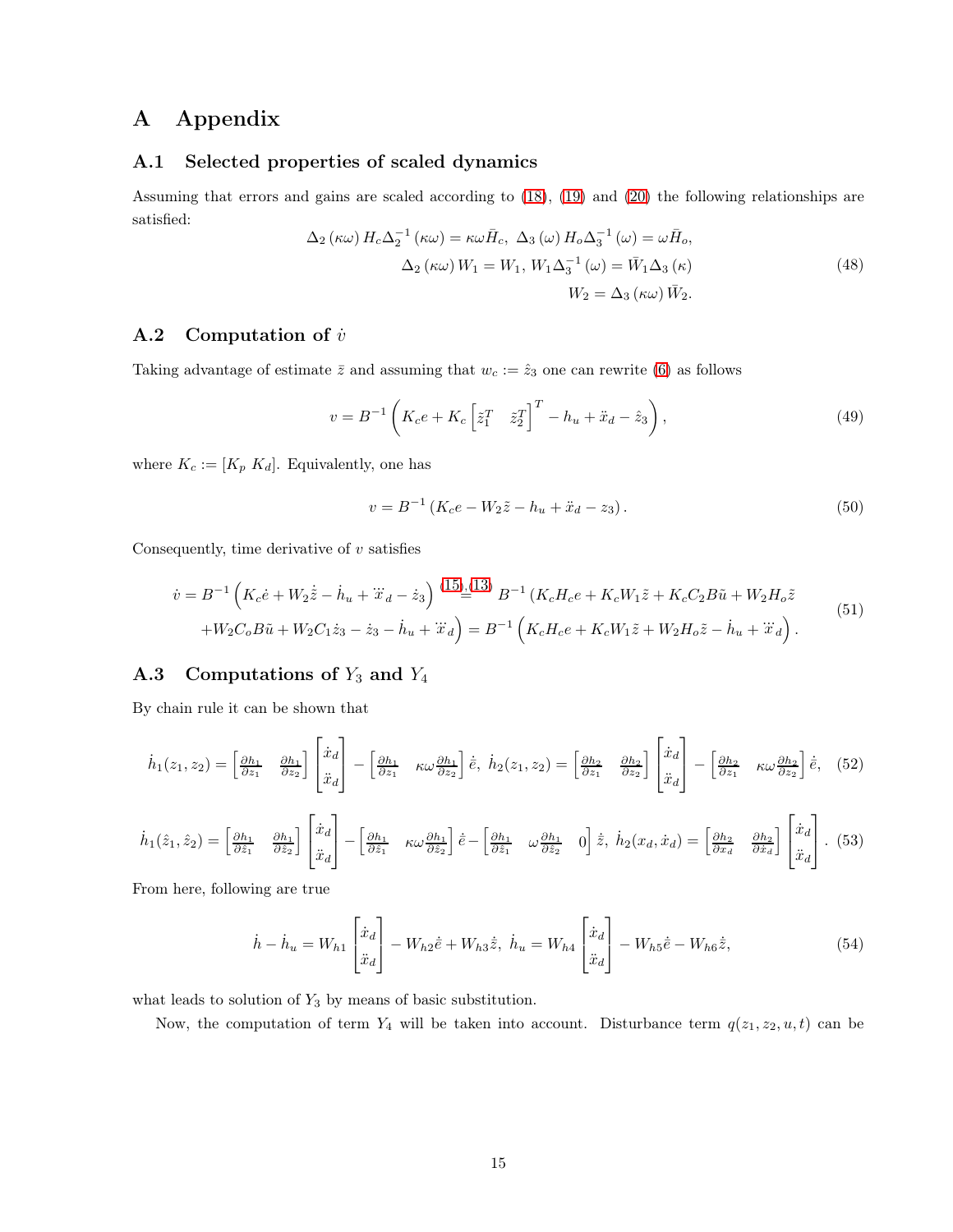expressed in form of

$$
\dot{q}(z_1, z_2, u, t) = \frac{\partial q}{\partial z_1} (\dot{x}_d - \dot{e}_1) + \frac{\partial q}{\partial z_2} (\ddot{x}_d - \dot{e}_2) + \frac{\partial q}{\partial u} T^{-1} (-u + v) + \frac{\partial q}{\partial t}
$$
\n
$$
= W_{q1} \begin{bmatrix} \dot{x}_d \\ \ddot{x}_d \end{bmatrix} + W_{q2} \dot{\bar{e}} - \frac{\partial q}{\partial u} T^{-1} \tilde{u} + \frac{\partial q}{\partial t}
$$
\n
$$
= W_{q1} \begin{bmatrix} \dot{x}_d \\ \ddot{x}_d \end{bmatrix} + W_{q2} \left( \kappa \omega \bar{H}_c \bar{e} + \kappa^{-1} \omega \bar{W}_1 D(\kappa) \bar{z} + (\kappa \omega)^{-1} C_2 B \tilde{u} \right) - \frac{\partial q}{\partial u} T^{-1} \tilde{u} + \frac{\partial q}{\partial t}.
$$
\n(55)

## <span id="page-15-11"></span>References

- [1] C. Aguilar-Ibanez, H. Sira-Ramirez, and J.A. Acosta. Stability of active disturbance rejection control for uncertain systems: A Lyapunov perspective. International Journal of Robust and Nonlinear Control, 27(18):4541–4553, 2017.
- <span id="page-15-7"></span><span id="page-15-5"></span>[2] G. Bartolini, A. Ferrara, and E. Usai. Chattering avoidance by second-order sliding mode control. IEEE Transactions on Automatic Control, 43(2):241–246, Feb 1998.
- <span id="page-15-6"></span>[3] G. Bartolini, L. Fridman, A. Pisano, and E. Usai, editors. Modern sliding mode control theory. New perspectives and applications, volume 37 of LNCIS. Springer-Verlag, 2008.
- <span id="page-15-8"></span>[4] A. Bartoszewicz. Time-varying sliding modes for second-order systems. IEE Proc. on Control Theory and Applications, 143:455–462, 1996.
- <span id="page-15-4"></span>[5] I. Castillo, L. Fridman, and J. A. Moreno. Super-twisting algorithm in presence of time and state dependent perturbations. International Journal of Control, 91(11):2535–2548, 2018.
- <span id="page-15-0"></span>[6] Z. Chen, Q. Zheng, and Z. Gao. Active disturbance rejection control of chemical processes. In 2007 IEEE International Conference on Control Applications, pages 855–861, Oct 2007.
- [7] M. Fliess and C. Join. Model-free control and intelligent PID controllers: Towards a possible trivialization of nonlinear control? IFAC Proceedings Volumes, 42(10):1531–1550, 2009. 15th IFAC Symposium on System Identification.
- <span id="page-15-9"></span><span id="page-15-1"></span>[8] M. Fliess and C. Join. Model-free control. *International Journal of Control*, 86(12):2228–2252, December 2013.
- <span id="page-15-10"></span>[9] M. Galicki. Finite-time control of robotic manipulators. Automatica, 51:49 – 54, 2015.
- <span id="page-15-2"></span>[10] M. Galicki. Finite-time trajectory tracking control in a task space of robotic manipulators. Automatica, 67:165–170, 2016.
- <span id="page-15-3"></span>[11] Z. Gao. From linear to nonlinear control means: A practical progression. ISA Transactions, 41(2):177 – 189, 2002.
- [12] Z. Gao. Active disturbance rejection control: a paradigm shift in feedback control system design. In 2006 American Control Conference, pages 2399–2405, June 2006.